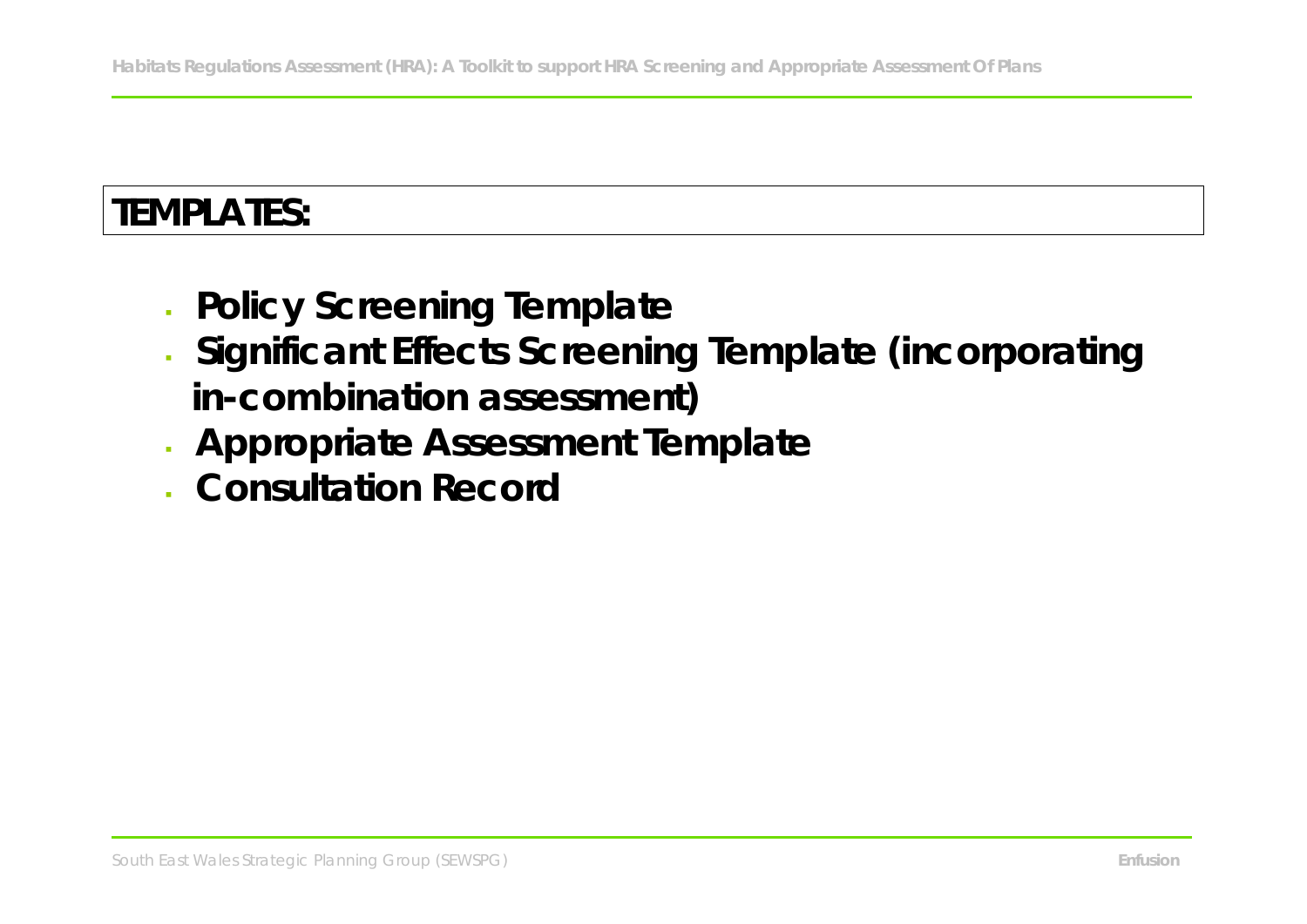# **POLICY SCREENING TEMPLATE**

| Policy References: Plan/ Proposal | Potential effects (Criteria 1-9, see<br>key)<br><b>Rationale/Comments</b>    | <b>Likely Significant</b><br>Effect (LSE)<br>No X<br>$Yes \checkmark$<br>Uncertain? |
|-----------------------------------|------------------------------------------------------------------------------|-------------------------------------------------------------------------------------|
| <b>Strategy Policies</b>          |                                                                              |                                                                                     |
| Outline key policies in turn      | Brief description of potential<br>effect, using Criteria 1-9 as<br>relevant. | Identification of LSE                                                               |
|                                   |                                                                              |                                                                                     |
|                                   |                                                                              |                                                                                     |

|             | Policy Screening: Determining Potential Effects Criteria Key (Tyldesley, 2006)                                      |
|-------------|---------------------------------------------------------------------------------------------------------------------|
| Criteria No | Rationale                                                                                                           |
|             | Reasons why a policy will not have an effect on a European Site                                                     |
|             | The policy itself will not lead to development.                                                                     |
|             | The location of the development is unknown, and will be selected following consideration of options in lower plans. |
|             | The policy will have no effect because development is dependent on implementation of lower tier policies.           |
|             | The policy concentrates development in existing urban areas, steering development away from European sites and      |
|             | sensitive areas.                                                                                                    |
|             | The policy will steer development away from European sites and associated sensitive areas.                          |
|             | The policy is intended to protect the natural environment, including biodiversity.                                  |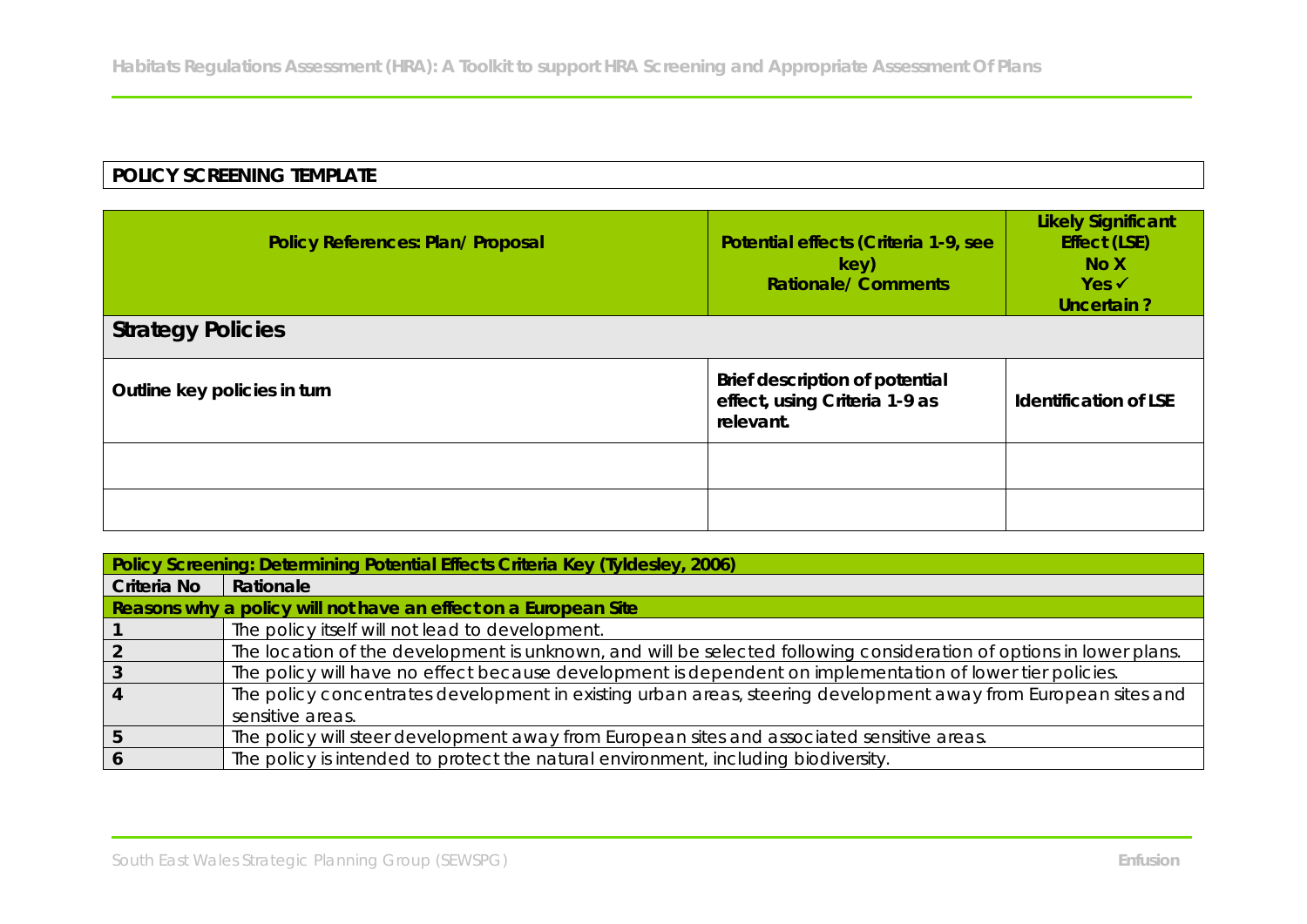|     | The policy is intended to conserve or enhance the natural, built or historic environment, and such enhancements     |
|-----|---------------------------------------------------------------------------------------------------------------------|
|     | are unlikely to affect a European site.                                                                             |
|     | Reasons why a policy could have an effect on a European Site                                                        |
| l 8 | The plan steers a quantum or type of development towards or encourages development in, an area that includes a      |
|     | European site or an area where development may indirectly affect a European site                                    |
|     | Reasons why a policy would be likely to have a significant effect                                                   |
| Q   | The policy makes provision for a quantum or kind of development that in the location(s) proposed would be likely to |
|     | have a significant effect on a European site. Appropriate assessment required.                                      |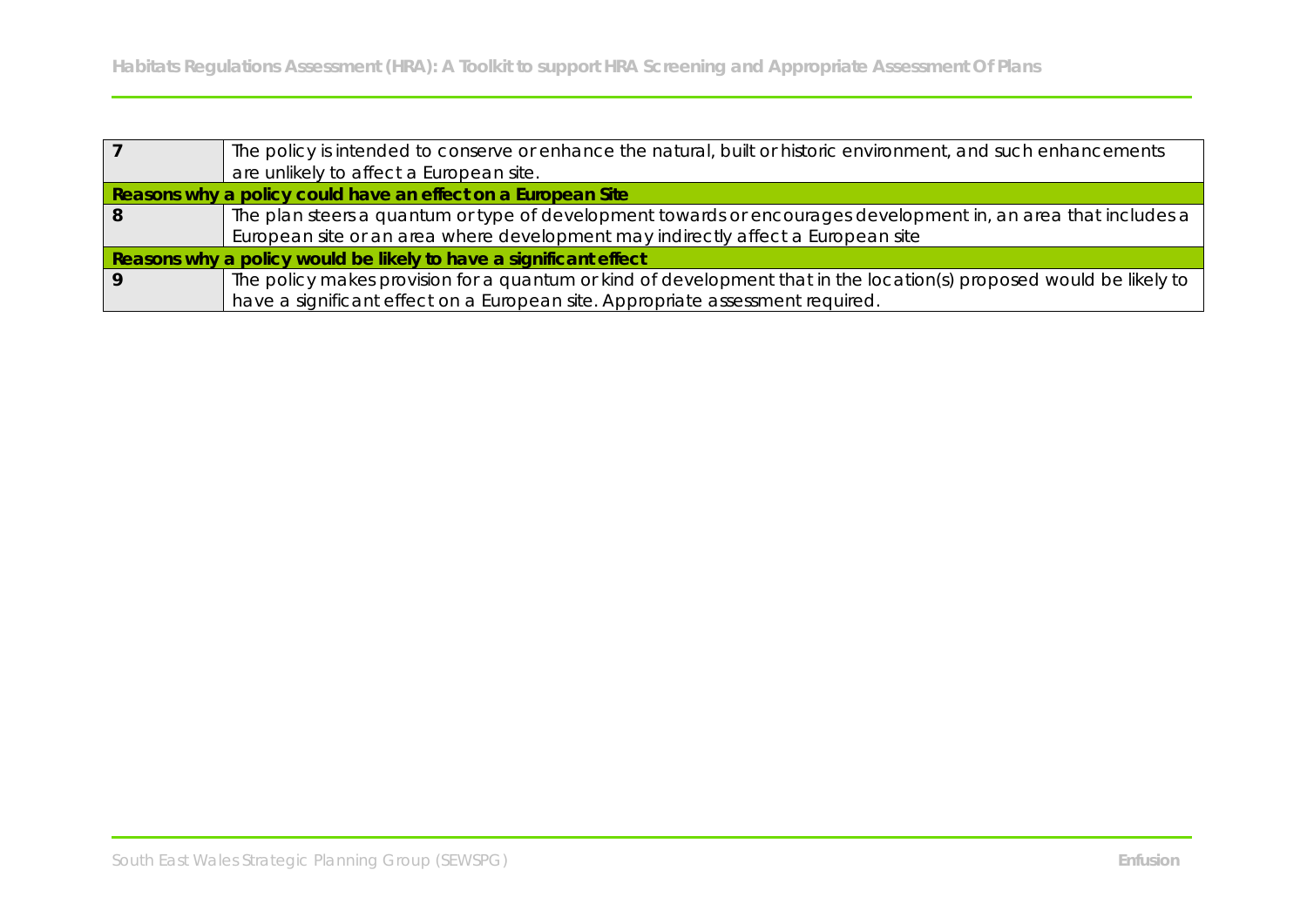# **SIGNIFICANT EFFECTS SCREENING TEMPLATE (INCORPORATING IN-COMBINATION ASSESSMENT)**

|                                        |                                                                                                                                                              |                                                                                       | <b>Habitat Regulations Assessment Screening Table:</b>         |                                                                                                                     |                                                                             |
|----------------------------------------|--------------------------------------------------------------------------------------------------------------------------------------------------------------|---------------------------------------------------------------------------------------|----------------------------------------------------------------|---------------------------------------------------------------------------------------------------------------------|-----------------------------------------------------------------------------|
| <b>Site</b>                            | Site Name & Unitary Authority                                                                                                                                |                                                                                       |                                                                |                                                                                                                     |                                                                             |
|                                        | Refer to detailed site characterisation.                                                                                                                     |                                                                                       |                                                                |                                                                                                                     |                                                                             |
| Plan policy/ proposal                  | Potential Effects on SAC:                                                                                                                                    | Risk of Likely<br>Significant<br>Effect (LSE)?                                        | Potential Impacts - other Plans<br>and Programmes:             | Risk from 'In<br>Combination'<br>Effects?                                                                           | AA Required?                                                                |
| Identified through<br>policy screening | Describe and consider the effect:<br>extent, magnitude, complexity,<br>probability, duration, frequency,<br>reversibility.<br>Possible to avoid or mitigate? | Effects more<br>likely to be<br>significant if<br>they are<br>large and/or<br>complex | See PP Review<br>Consider all relevant plans and<br>programmes | If no effects<br>from the policy<br>alone,<br>screening<br>must consider<br>potential in-<br>combination<br>effects | Where<br>uncertainty<br>exists the<br>precautionary<br>principle<br>applies |
|                                        |                                                                                                                                                              |                                                                                       |                                                                |                                                                                                                     |                                                                             |
|                                        |                                                                                                                                                              |                                                                                       |                                                                |                                                                                                                     |                                                                             |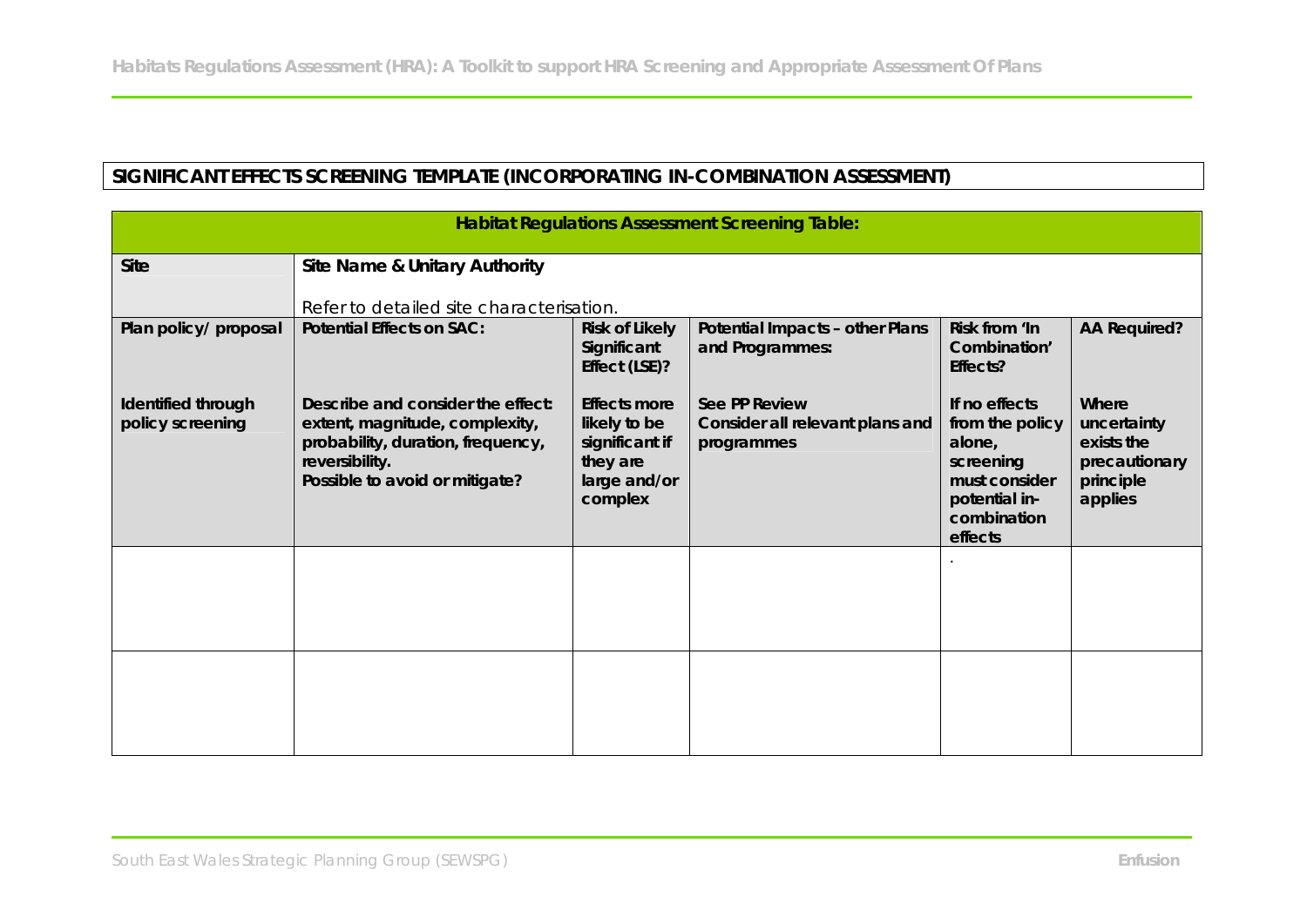# **APPROPRIATE ASSESSMENT TEMPLATE**

| <b>Site Name:</b>                     | Appropriate Assessment Data Proforma                                                                        |
|---------------------------------------|-------------------------------------------------------------------------------------------------------------|
| Location:                             |                                                                                                             |
| Size:                                 |                                                                                                             |
| Designation:                          |                                                                                                             |
| Site Characterisation: Conservation   | Key Features - reference to details characterisations                                                       |
| objectives, key environmental         |                                                                                                             |
| conditions, vulnerabilities, existing |                                                                                                             |
| pressures and trends                  |                                                                                                             |
| Predicted Impacts.                    | Summary of key issues identified through policy screening and screening analysis of plan/<br>proposal alone |
| Potential In-combination effects      | Summary of potential 'in-combination' effects                                                               |
| (screening)                           |                                                                                                             |
| Appropriate Assessment                | Full description and analysis of the potential for the impacts identified to have a significant             |
| Likelihood of adverse effect on       | effect on site integrity. Should include consideration of whether effects are direct, indirect,             |
| integrity:                            | cumulative etc. Refer to main guide.                                                                        |
| Possible Avoidance and Mitigation     | Any mitigation measures proposed must be evaluated to ensure that they are capable of                       |
| Measures - includes                   | removing the significant effects identified. Should include responsibilities for delivery/                  |
| recommendations for                   | timescales and monitoring measures.                                                                         |
| policy/proposals                      |                                                                                                             |
| <b>Residual Effect?</b>               | Are there any outstanding issues or uncertainties?                                                          |
| Conclude no adverse effect on         | Is it possible to conclude no adverse effect on integrity following consideration of mitigation             |
| integrity?                            | measures?                                                                                                   |
|                                       | If no - then will need to progress to consideration of alternatives and IROPI.                              |
| Recommendations for Policy/           | Summary of mitigation measures if proposed and next steps as necessary.                                     |
| Proposal                              |                                                                                                             |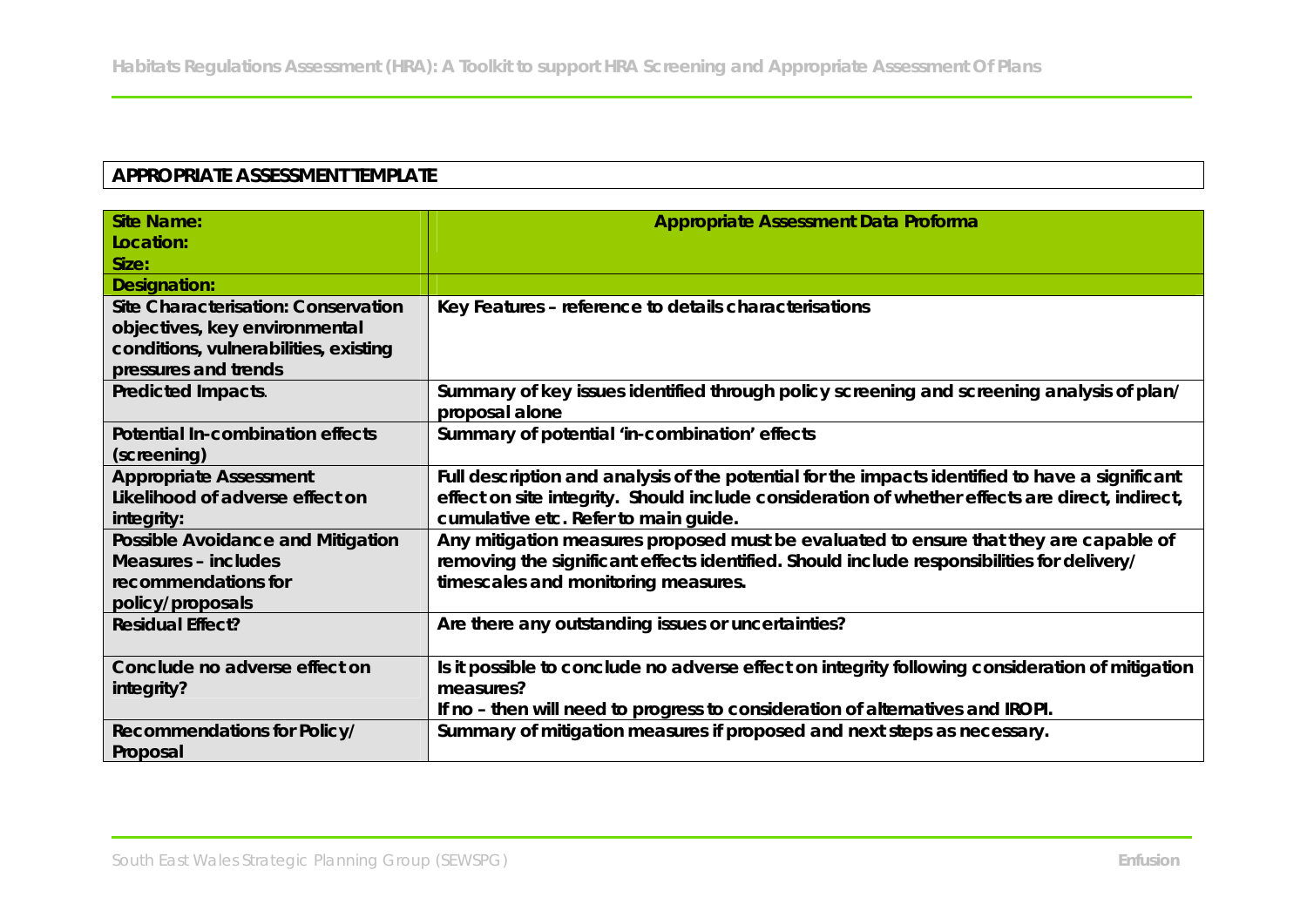# **CONSULTATION RECORD TEMPLATE**

| Ref No. | Date | Consultee | <b>Consultee Comments</b> | Response (record of amendment to HRA) |
|---------|------|-----------|---------------------------|---------------------------------------|
|         |      |           |                           |                                       |
|         |      |           |                           |                                       |
|         |      |           |                           |                                       |
|         |      |           |                           |                                       |
|         |      |           |                           |                                       |
|         |      |           |                           |                                       |
|         |      |           |                           |                                       |
|         |      |           |                           |                                       |
|         |      |           |                           |                                       |
|         |      |           |                           |                                       |
|         |      |           |                           |                                       |
|         |      |           |                           |                                       |
|         |      |           |                           |                                       |
|         |      |           |                           |                                       |
|         |      |           |                           |                                       |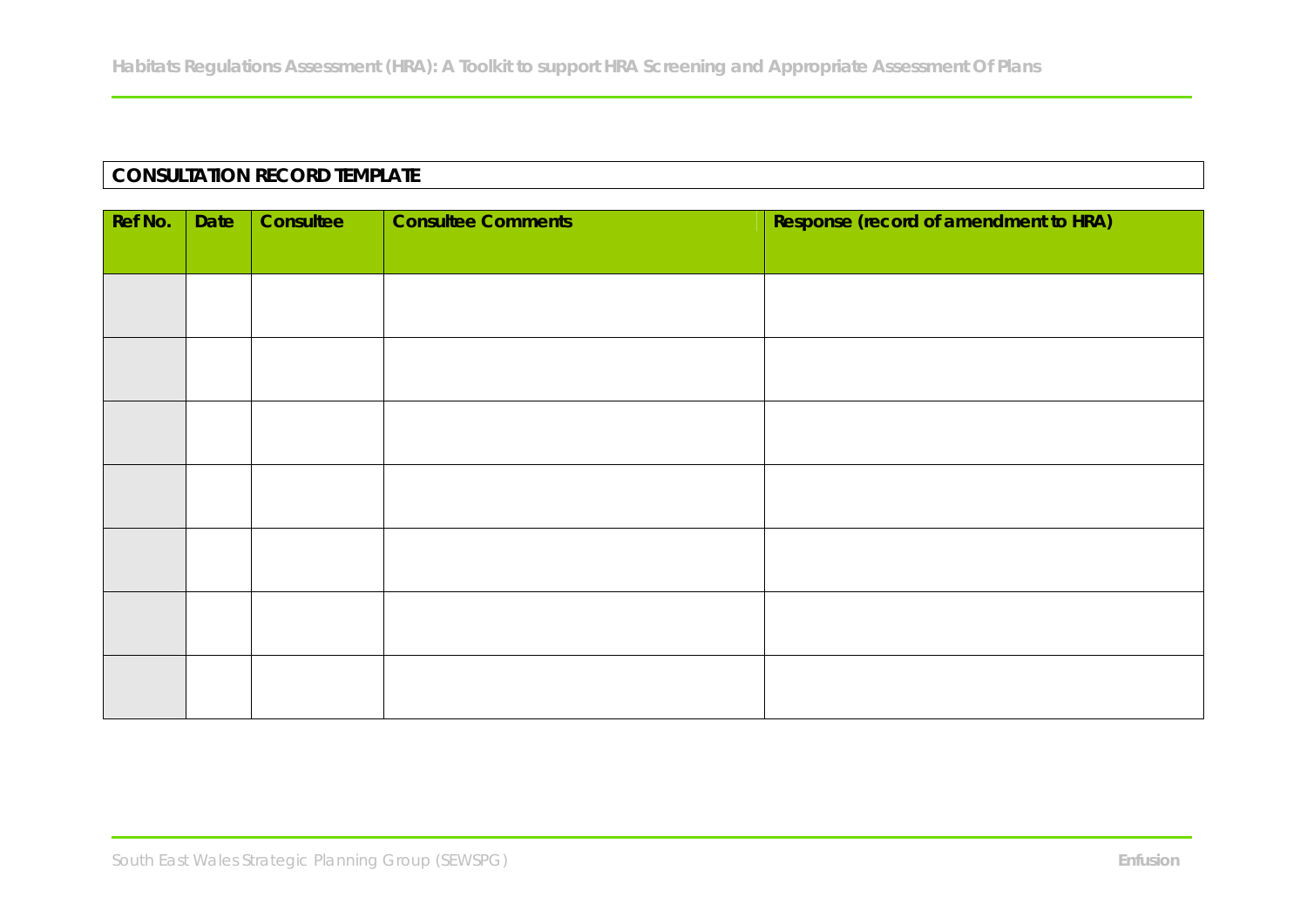# **HABITATS REGULATIONS ASSESSMENT SCREENING REPORT**

**[Insert name of local authority]**

**[Insert name of plan]**

**[Insert date]**

**South East Wales Strategic Planning Group (SEWSPG)**

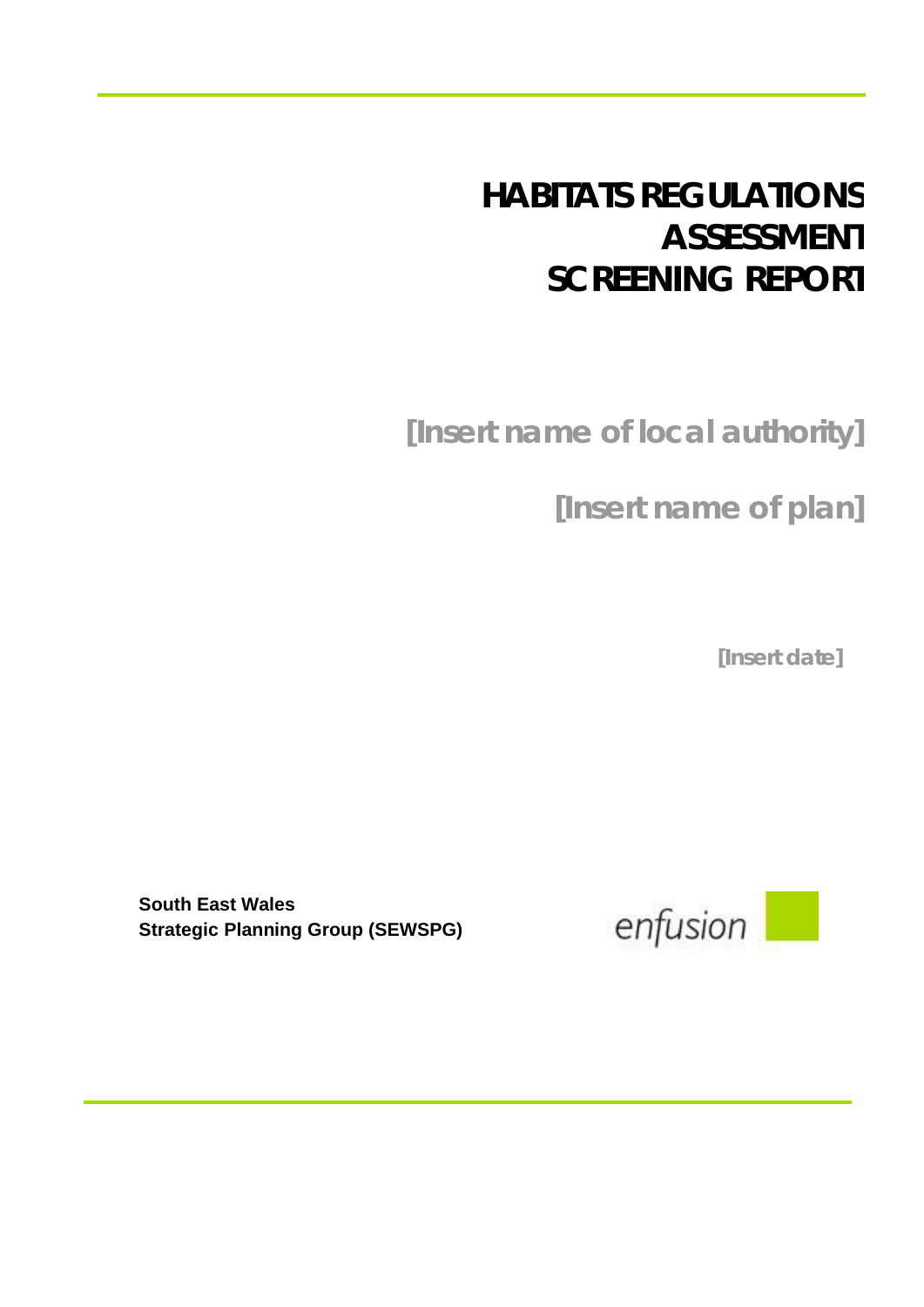# **HABITATS REGULATIONS ASSESSMENT SCREENING REPORT**

**[insert local authority name] [insert plan title]**

| date:                 |  |
|-----------------------|--|
| issue no.:            |  |
| prepared by:          |  |
| quality<br>assurance: |  |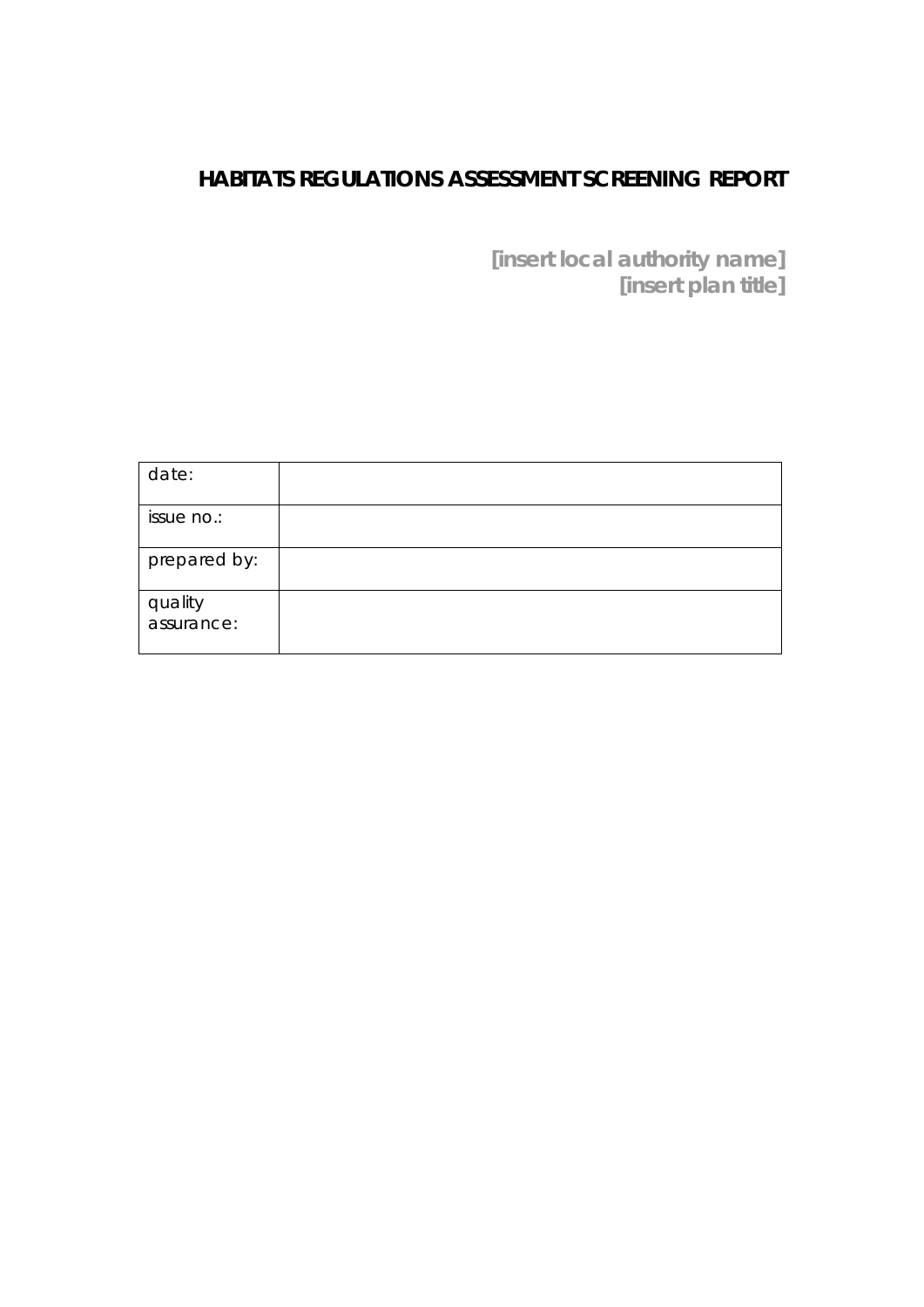#### **[Insert local authority name] [insert plan title]**

#### **Habitats Regulations Assessment Screening Report**

**CONTENTS**

#### **EXECUTIVE SUMMARY**

- **1 INTRODUCTION Requirement for Habitats Regulations Assessment Guidance for Habitats Regulations Assessment/Appropriate Assessment Consultation Purpose & Structure of Report**
- **2 METHOD Screening**
- **3 SCREENING**

**Task 1: Identification of European Sites Task 2: Plan Review, Policy Screening and Identification of likely impacts Task 3: Consideration of other plans, programmes and projects Task 4: Screening Assessment**

**4 CONCLUSIONS, FUTURE WORK**

#### **REFERENCES/BIBLIOGRAPHY**

#### **TABLES**

- **1. Habitats Regulations Assessment: Key Stages**
- **2. HRA Screening Stage: Key Tasks**
- **3. European Sites within [insert authority name here] boundary**
- **4. European Sites within search area buffer zone**
- **5. HRA Screening Table Summary [amend table numbering as necessary]**

#### **APPENDICES**

- **1. European site descriptions/ characterisation**
- **2. Policy Screening**
- **3. Plans and Programmes Review**
- **4. Screening Assessment**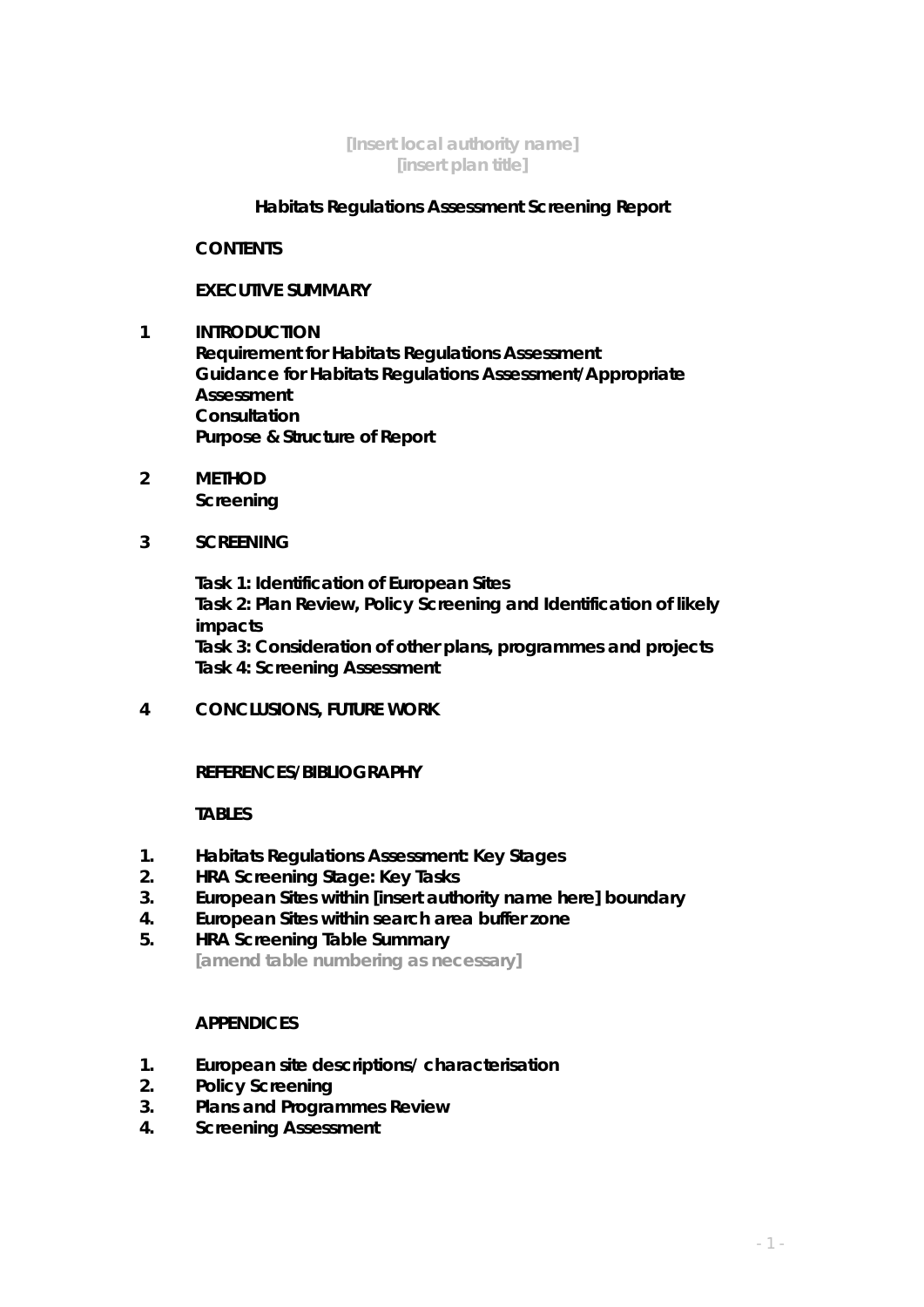#### **EXECUTIVE SUMMARY**

- 0.1 Habitats Regulations Assessment (HRA) of spatial, development plans is a requirement of the Habitats Directive (92/43/EEC) as set out in the amended Habitats Regulations (2007). This report details the HRA Screening for **[insert authority name and plan title here]**. - It sets out the methods and findings and the conclusions of the Screening Assessment.
- 0.2 **[insert summary of key conclusions and recommendations as necessary here]**
- 0.3 **[insert consultation arrangements as appropriate here, e.g. dates consultation open, contact details/ address for correspondence]**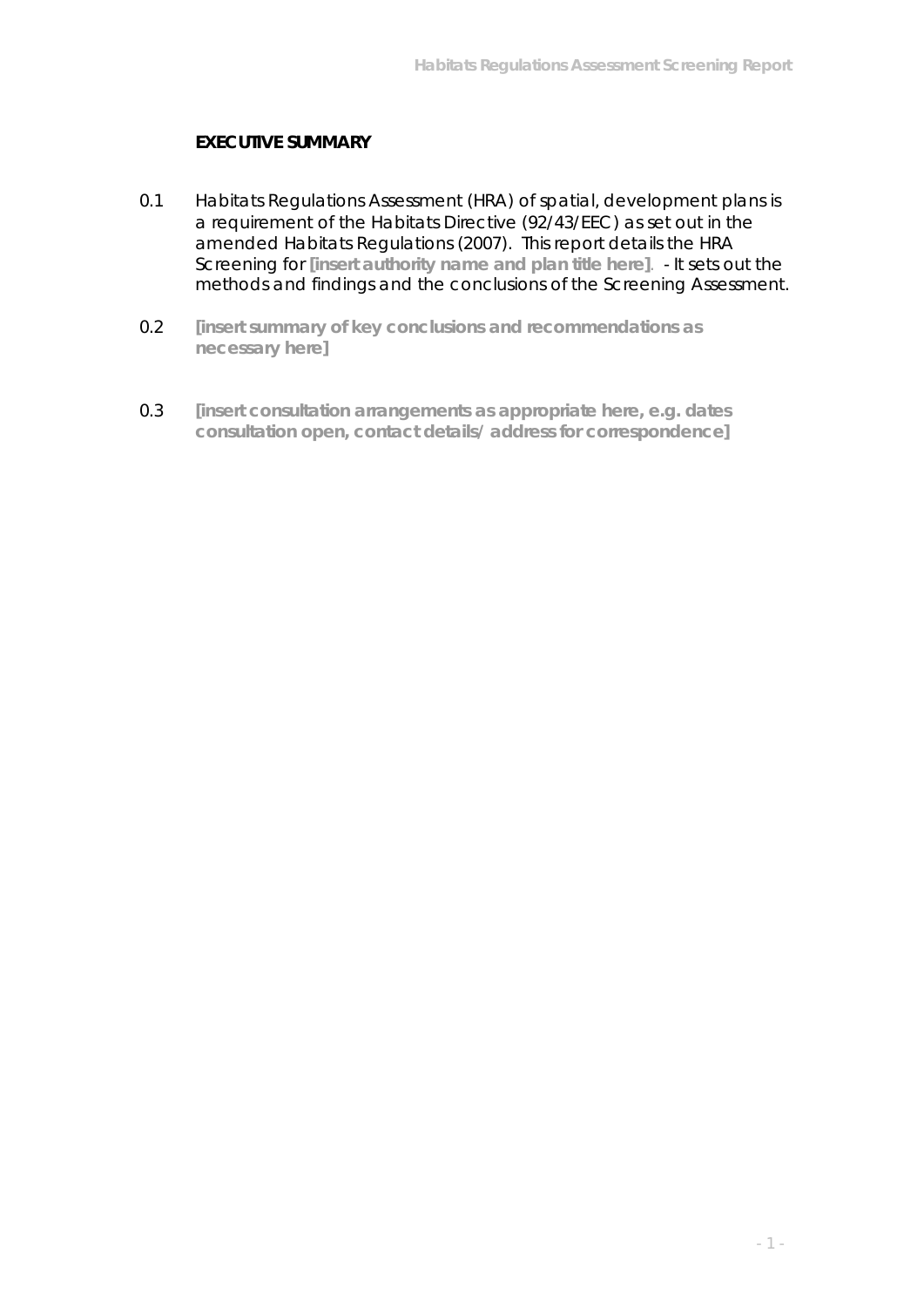#### **1.0 INTRODUCTION**

 $\overline{a}$ 

- 1.1 **[insert name of authority]** is currently developing **[insert name of plan/proposal]** and is undertaking Habitats Regulations Assessment in line with the requirements set by the Conservation (Natural Habitats &c) (Amendment) Regulations 2007.
- 1.2 This HRA Screening report addresses the likely significant effect[s] on designated European Site[s] of implementing the policies and proposals of the **[insert name of plan/proposal]**.
- 1.3 Habitats Regulations Assessment is also commonly referred to as Appropriate Assessment (AA) although the requirement for AA is first determined by an initial 'screening' stage undertaken as part of the full HRA. This report addresses the Screening Phase of the HRA; it outlines the screening tasks and the key findings emerging from the assessment.

**Requirement for Habitats Regulations Assessment**

- 1.4 The European Directive (92/43/EEC) on the Conservation of Natural Habitats and Wild Flora and Fauna (the Habitats Directive) protects habitats and species of European nature conservation importance. The Habitats Directive establishes a network of internationally important sites designated for their ecological status. These are referred to as Natura 2000 (N2K) sites or European Sites, and comprise Special Areas of Conservation (SACs) and Special Protection Areas (SPAs) [which are classified under the Council Directive 79/409/EEC on the conservation of wild birds, the 'Birds Directive'].
- 1.5 Articles 6 (3) and 6 (4) of the Habitats Directive require AA to be undertaken on proposed plans or projects which are not necessary for the management of the site but which are likely to have a significant effect on one or more European sites either individually, or in combination with other plans and projects.<sup>1</sup> In 2007, this requirement was transposed into UK law in Part IVA of the Habitats Regulations (The Conservation (Natural Habitats, & c.)(Amendment) (England and Wales) Regulations 2007). These regulations require the application of HRA to all land use plans. Welsh Assembly Government (WAG) guidance also requires that Ramsar sites (which support internationally important wetland habitats) and are listed under the Convention on Wetlands of International Importance (Ramsar Convention 1971) are included within HRA/AA and that candidate SACs and proposed SPAs are treated as 'designated' sites in the context of HRA.

<sup>1</sup> Determining whether an effect is 'significant' is undertaken in relation to the designated interest features and conservation objectives of the Natura 2000 sites. If an impact on any conservation objective is assessed as being adverse then it should be treated as significant. Where information is limited the precautionary principle applies and significant effects should be assumed until evidence exists to the contrary.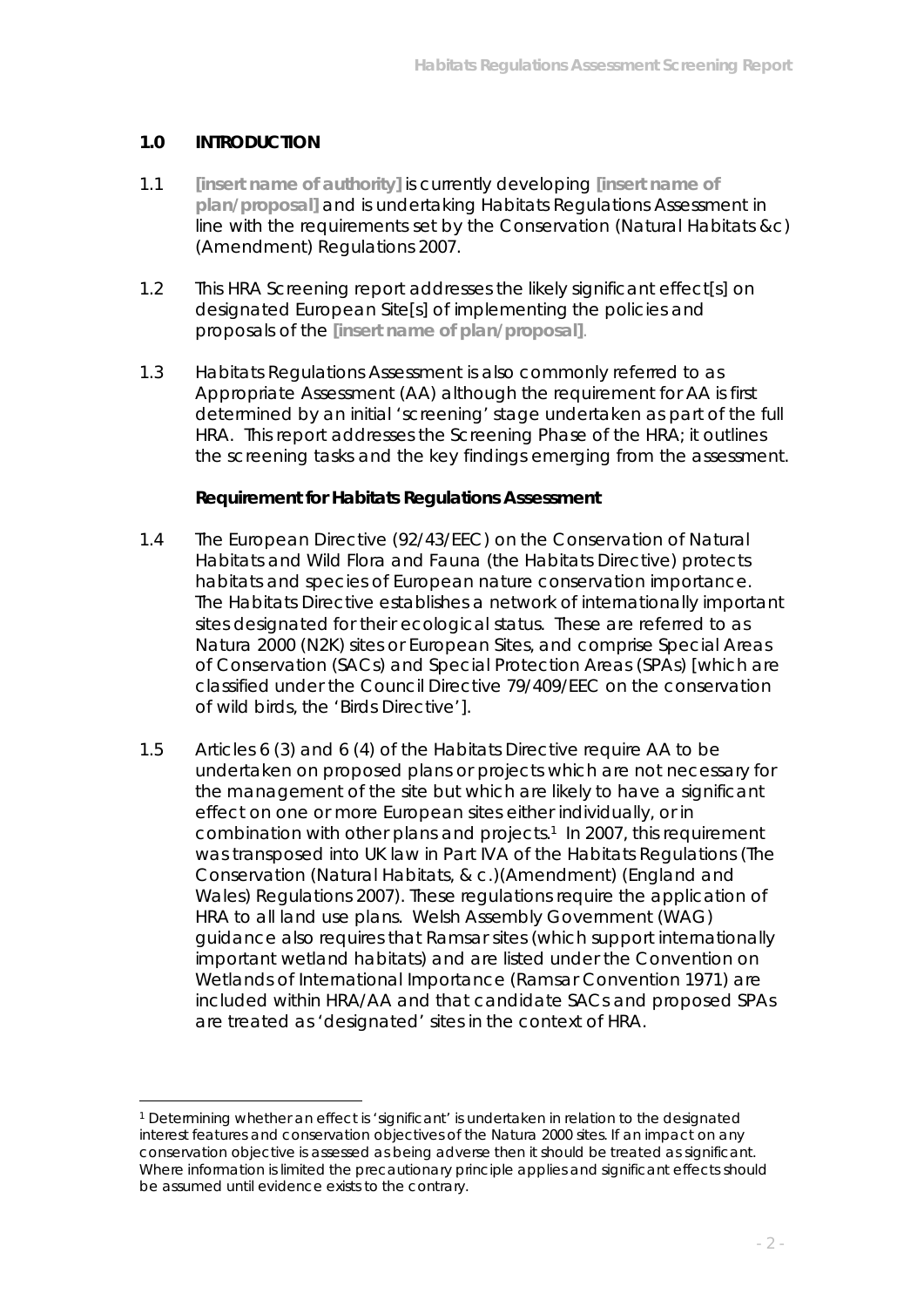1.6 The purpose of HRA/AA is to assess the impacts of a land-use plan, in combination with the effects of other plans and projects, against the conservation objectives of a European Site and to ascertain whether it would adversely affect the integrity<sup>2</sup> of that site. Where significant negative effects are identified, alternative options or mitigation measures should be examined to avoid any potential damaging effects. The scope of the HRA/AA is dependent on the location, size and significance of the proposed plan or project and the sensitivities and nature of the interest features of the European sites under consideration.

**Guidance for Habitats Regulations Assessment/Appropriate Assessment** 

- 1.7 Draft guidance for HRA 'The Assessment of Development Plans in Wales under the Provisions of the Habitats Regulations', has been produced by WAG, (David Tyldesley and Associates, October 2006). The final WAG guidance is yet to be published, but is expected to be available in 2008.3 A partnership of consultants4 has also prepared guidance (Appropriate Assessment of Plans, August 2007) to assist planning bodies in complying with the Habitats Directive.
- 1.8 The methods and approach used for this screening are based on the formal Welsh guidance currently available and emergent practice, which recommends that HRA is approached in three main stages – outlined in **Table 1**. This report outlines the method and findings for stage 1 of the HRA process.

 $\overline{a}$ 

<sup>2</sup> Integrity is described as the sites' coherence, ecological structure and function across the whole area that enables it to sustain the habitat, complex of habitats and/or levels of populations of species for which it was classified, (ODPM, 2005).

<sup>3</sup> Informal consultation with WAG has been undertaken to ascertain the nature and extent of any key changes to the Draft guidance in support of this HRA process (April, 2008).

<sup>4</sup> Scott Wilson, Levett-Therivel Sustainability Consultants, Treweek Environmental Consultants and Land Use Consultants (August, 2006).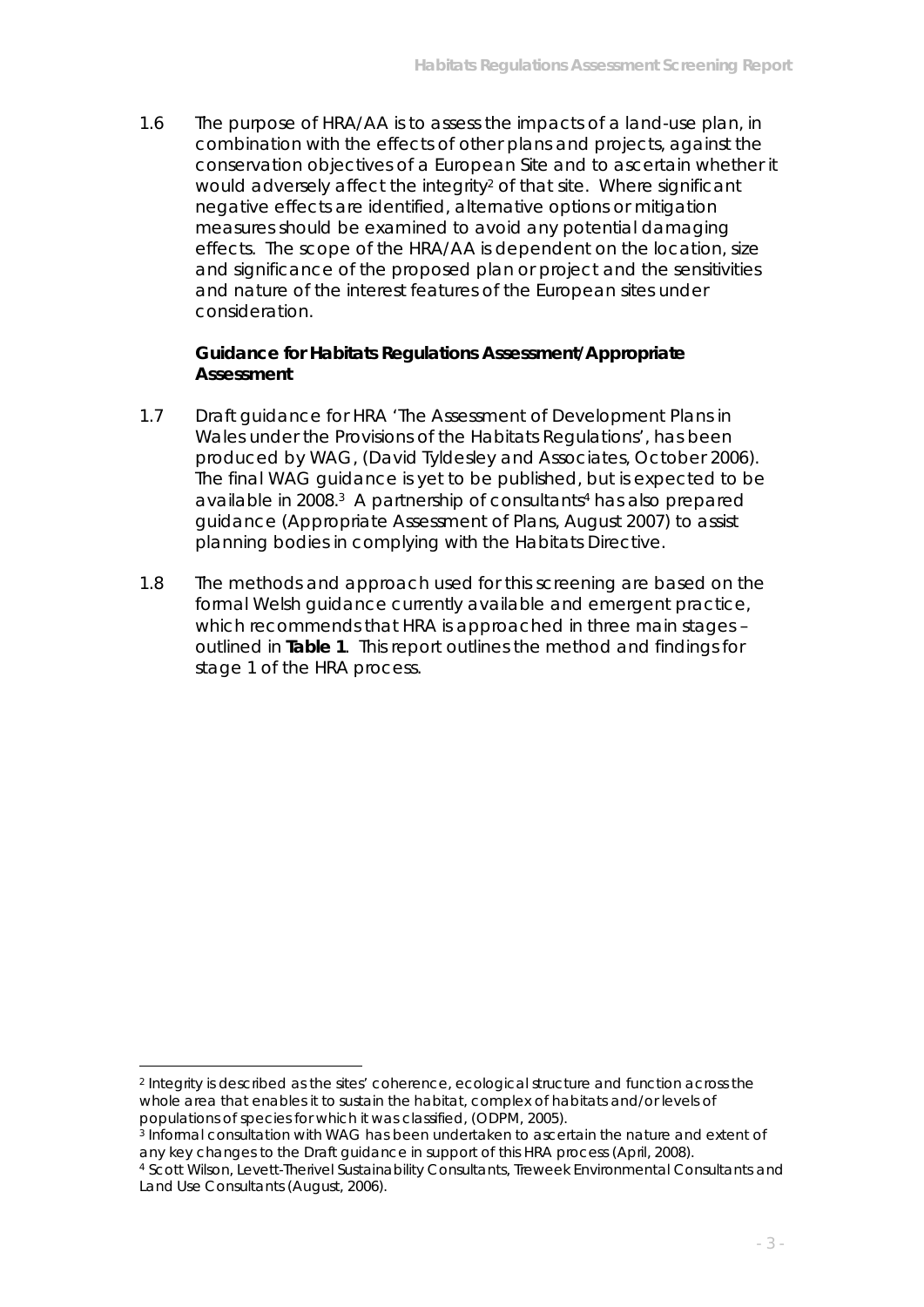| Table 1                                                                                          |                                                                                                                                                                                                                                                                                                                                                                                                                                                                                                                                                                                                                                                                                                                                                                                                                                                                                                                                                                                                                                                                             |
|--------------------------------------------------------------------------------------------------|-----------------------------------------------------------------------------------------------------------------------------------------------------------------------------------------------------------------------------------------------------------------------------------------------------------------------------------------------------------------------------------------------------------------------------------------------------------------------------------------------------------------------------------------------------------------------------------------------------------------------------------------------------------------------------------------------------------------------------------------------------------------------------------------------------------------------------------------------------------------------------------------------------------------------------------------------------------------------------------------------------------------------------------------------------------------------------|
|                                                                                                  | Habitats Regulations Assessment: Key Stages                                                                                                                                                                                                                                                                                                                                                                                                                                                                                                                                                                                                                                                                                                                                                                                                                                                                                                                                                                                                                                 |
| Stage 1                                                                                          |                                                                                                                                                                                                                                                                                                                                                                                                                                                                                                                                                                                                                                                                                                                                                                                                                                                                                                                                                                                                                                                                             |
| Screening for<br>likely significant<br>effect                                                    | Identify international sites in and around the plan/<br>٠<br>strategy area in search area/ buffer zone agreed with<br>the Statutory Body the Countryside Council for Wales<br>Examine conservation objectives of the interest<br>٠<br>feature(s)(where available)<br>Review plan policies and proposals and consider<br>٠<br>potential effects on European sites (magnitude,<br>duration, location, extent)<br>Examine other plans and programmes that could<br>٠<br>contribute to 'in combination' effects<br>If no effects likely - report no significant effect (taking<br>٠<br>advice from CCW as necessary).<br>If effects are judged likely or uncertainty exists - the<br>٠<br>precautionary principle applies proceed to stage 2                                                                                                                                                                                                                                                                                                                                    |
| Stage 2                                                                                          |                                                                                                                                                                                                                                                                                                                                                                                                                                                                                                                                                                                                                                                                                                                                                                                                                                                                                                                                                                                                                                                                             |
| Appropriate<br>Assessment                                                                        | Complete additional scoping work including the<br>$\overline{\phantom{a}}$<br>collation of further information on sites as necessary to<br>evaluate impact in light of conservation objectives<br>Agree scope and method of AA with CCW<br>Consider how plan 'in combination' with other plans<br>$\mathcal{L}_{\mathcal{A}}$<br>and programmes will interact when implemented (the<br>Appropriate Assessment)<br>Consider how effect on integrity of site could be<br>п<br>avoided by changes to plan and the consideration of<br>alternatives<br>Develop mitigation measures (including timescale and<br>$\mathcal{L}_{\mathcal{A}}$<br>mechanisms)<br>Report outcomes of AA including mitigation measures,<br>×,<br>consult with CCW and wider [public] stakeholders as<br>necessary<br>If plan will not significantly effect European site<br>proceed without further reference to Habitats Regs<br>If effects or uncertainty remain following the<br>$\mathcal{L}_{\mathcal{A}}$<br>consideration of alternatives and development of<br>mitigations proceed to stage 3 |
| Stage 3                                                                                          |                                                                                                                                                                                                                                                                                                                                                                                                                                                                                                                                                                                                                                                                                                                                                                                                                                                                                                                                                                                                                                                                             |
| Procedures<br>where<br>significant<br>effect on<br>integrity of<br>international<br>site remains | Consider alternative solutions, delete from plan or<br>$\blacksquare$<br>modify<br>Consider if priority species/ habitats affected<br>$\mathcal{L}_{\mathcal{A}}$<br>Identify 'imperative reasons of overriding public<br>п<br>interest' (IROPI) economic, social, environmental,<br>human health, public safety<br><b>Notify Assembly Government</b><br>ш<br>Develop and secure compensatory measures<br>п                                                                                                                                                                                                                                                                                                                                                                                                                                                                                                                                                                                                                                                                 |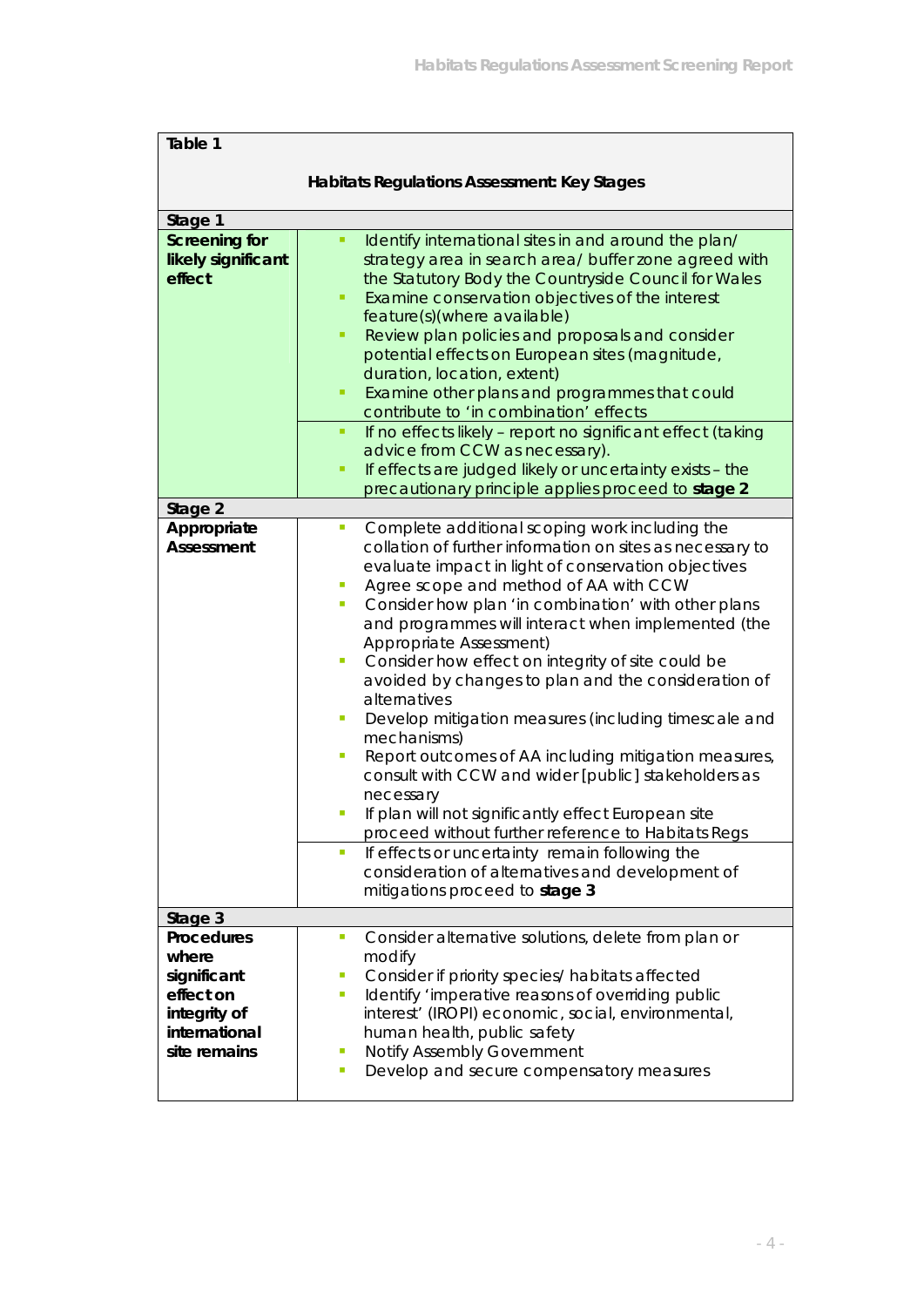#### **Consultation**

1.9 The Habitats Regulations require the plan making/competent authority to consult the appropriate nature conservation statutory body [Countryside Council for Wales (CCW)]. Consultation on the approach to this HRA screening, including advice on which European sites should be considered within the area of search, has been undertaken with CCW as required. **[delete/amend as necessary, e.g. if consultation/ consultation responses are outstanding]**. The Habitats Regulations leave consultation with other bodies and the public to the discretion of the plan making authority. The WAG guidance notes that it is good practice to make information on HRA available to the public at each formal development plan consultation stage. Therefore, in addition to the statutory consultation undertaken with CCW this report is being made available for wider public consultation. **[delete/ amend as necessary in line with authority's chosen position on wider consultation]**

#### **Purpose & Structure of Report**

- 1.13 This report documents the process and the findings from the Screening stages of the HRA for **[insert authority name and plan/proposal name]**. Following this introductory section the document is organised into a further three sections:
	- **Section 2** –outlines the method used for the Screening process and includes reference to the key information sources used.
	- **Section 3** outlines the process and summary findings of the Screening Process and the assessment
	- **Section 4 outlines the conclusions, including the consultation** commentary **[amend as necessary]** and how the plan should proceed with reference to the Habitats Regulations.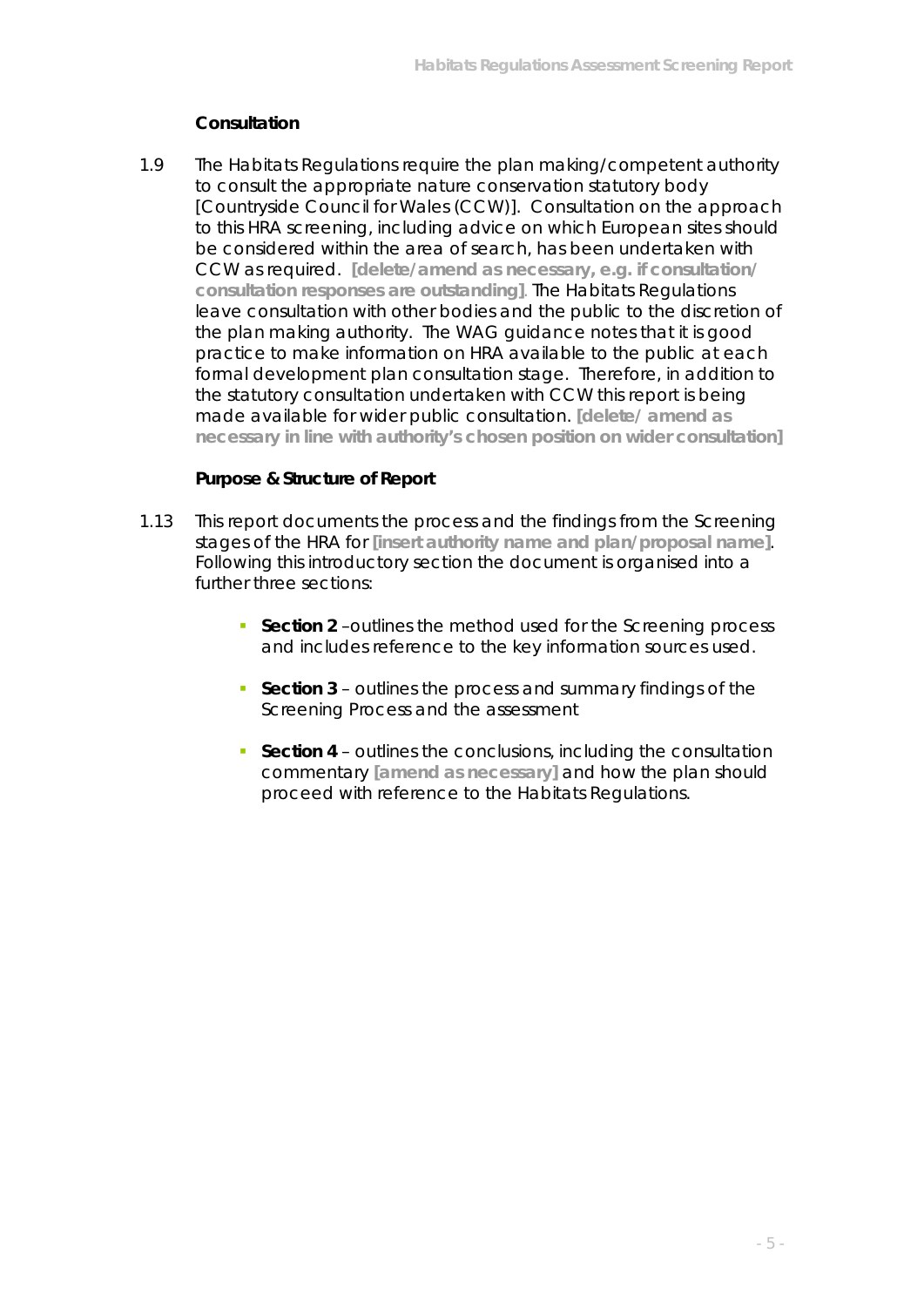## **2.0 METHOD**

#### **Screening**

- 2.1 In accordance with the official Welsh guidance and current practice, conducting the screening stage of the HRA for **[insert authority name and plan/proposal name]** employed the method outlined below. This approach combines both a **plan** focus and a **site** focus.
	- **The plan focus first screens out those elements of the plan** unlikely to affect European site integrity and then considers the impacts of the remaining elements on European sites, including the potential for 'in-combination' impacts.
	- The **site** focus considers the environmental conditions of the site and the factors required to maintain site integrity, and looks at the potential impacts the plan may have.
- 2.2 HRA experience to date has indicated that maintaining a site based approach as core to the HRA/AA method more closely reflects the intent of the Habitats Directive. This means that subsequent mitigation measures [developed if/as required during the AA stage 2] seek to focus on the conditions necessary to maintain site integrity (e.g. avoiding specific types of development/ activity at or near sensitive areas). This is considered to be a more robust and defensible approach than adding policy caveats at a strategic level and devolving decisions about impacts on site integrity to lower level planning documents. Although, this approach does recognise that some decisions on avoidance and mitigation can only be made when site level detail becomes available.
- 2.3 The key tasks employed for the HRA Screening are set out in **Table 2**.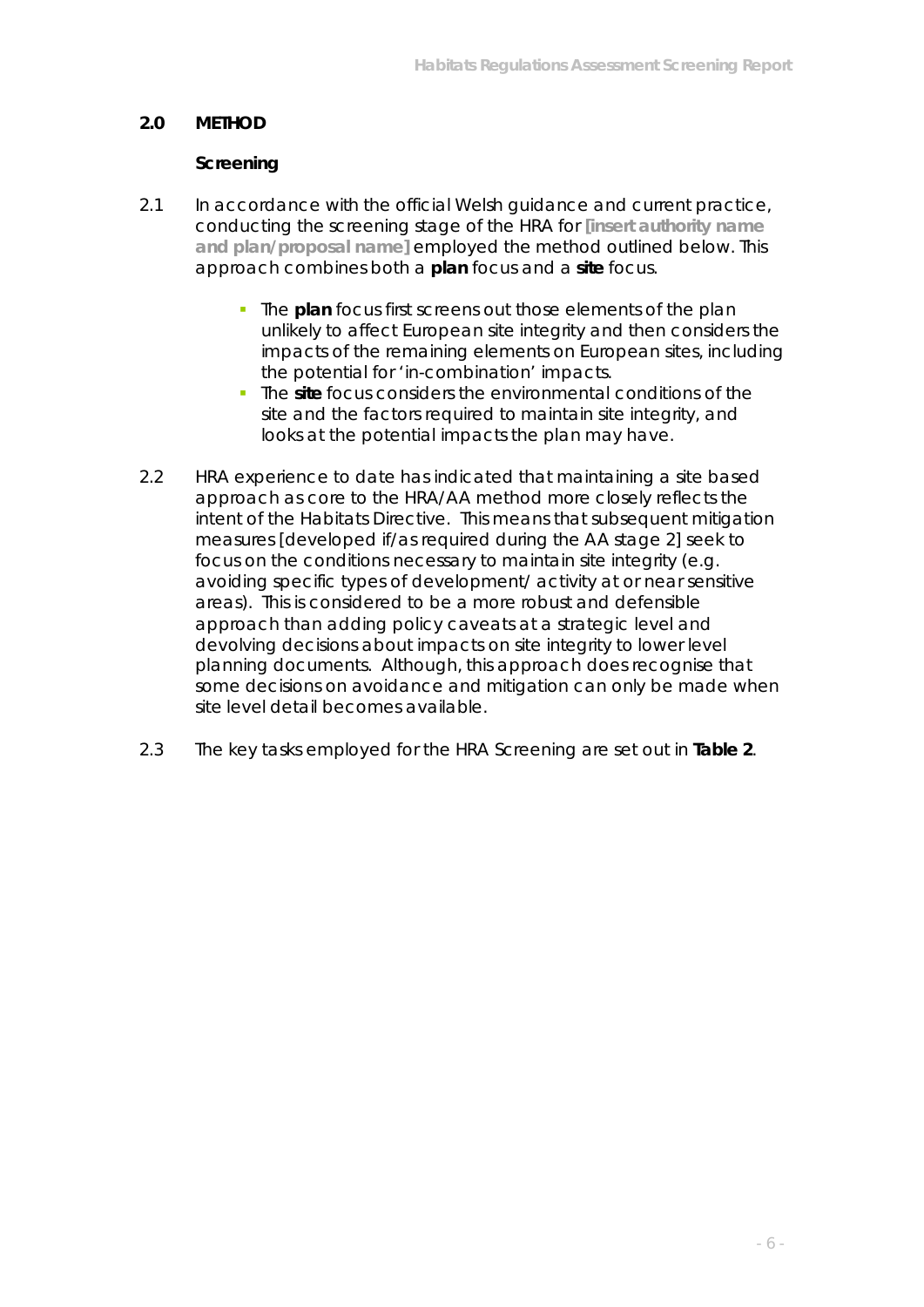| Table 2                                                                |                                                                                                                                                                                                                                                                                                                                                                                                                                                                                                                                                                                                                                                                                                                                                   |
|------------------------------------------------------------------------|---------------------------------------------------------------------------------------------------------------------------------------------------------------------------------------------------------------------------------------------------------------------------------------------------------------------------------------------------------------------------------------------------------------------------------------------------------------------------------------------------------------------------------------------------------------------------------------------------------------------------------------------------------------------------------------------------------------------------------------------------|
|                                                                        | HRA Screening Stage 1: Key Tasks                                                                                                                                                                                                                                                                                                                                                                                                                                                                                                                                                                                                                                                                                                                  |
| Task 1<br>Identification of<br>Natura 2000 sites &<br>characterisation | Identification of European sites both within the<br>I.<br>plan/proposal boundaries and in an area of search<br>extending to 15km [as recommended by extant<br>guidance] around the plan/proposal area. This<br>includes considering hydrological connectivities<br>and the catchment of watercourses relating to<br>identified designations<br>Information was obtained for each European site,<br>I.<br>based on publicly available information and<br>consultation with Countryside Council for Wales<br>where appropriate. <sup>5</sup><br>This included information relating to the sites'<br>Ì,<br>qualifying features; conservation objectives;<br>vulnerabilities/ sensitivities, current conditions, trends<br>& geographical boundaries. |
| Task 2<br>Plan review and<br>identification of<br>likely impacts       | Screening of the plan/proposal and the<br>I.<br>identification of likely impacts (including a review of<br>the plan/proposal's aims, objectives, strategic<br>policies, including spatial implications where<br>identified to determine likely impacts).                                                                                                                                                                                                                                                                                                                                                                                                                                                                                          |
| Task 3<br>Consideration of<br>other plans and<br>programmes            | Consideration, where appropriate of other plans<br>П<br>and programmes that may have in-combination<br>effects with the plan/proposal.                                                                                                                                                                                                                                                                                                                                                                                                                                                                                                                                                                                                            |
| Task 4<br>Screening<br>Assessment                                      | Assessment of the potential of identified impacts to<br>affect the designated interest features of European<br>sites<br>Summary of screening outcomes and<br>recommendations.                                                                                                                                                                                                                                                                                                                                                                                                                                                                                                                                                                     |

2.4 **Insert details of other relevant information and literature that you have referred to as part of your screening assessment work. For example, this may include findings from sustainability and strategic environmental assessment reports, input from other HRA/AA reports on higher tier or neighbouring authority plans. Include all relevant details to ensure that your method is transparent and clear.**

 $\overline{a}$ 

<sup>5</sup> Key Information Sources: Joint Nature Conservation Committee (JNCC) web resource www.jncc.gov.uk including site details/ character contained on Natura 2000 Standard Data Form. Conservation Objectives, management plan information, Countryside Council for Wales web resource http://www.ccw.gov.uk/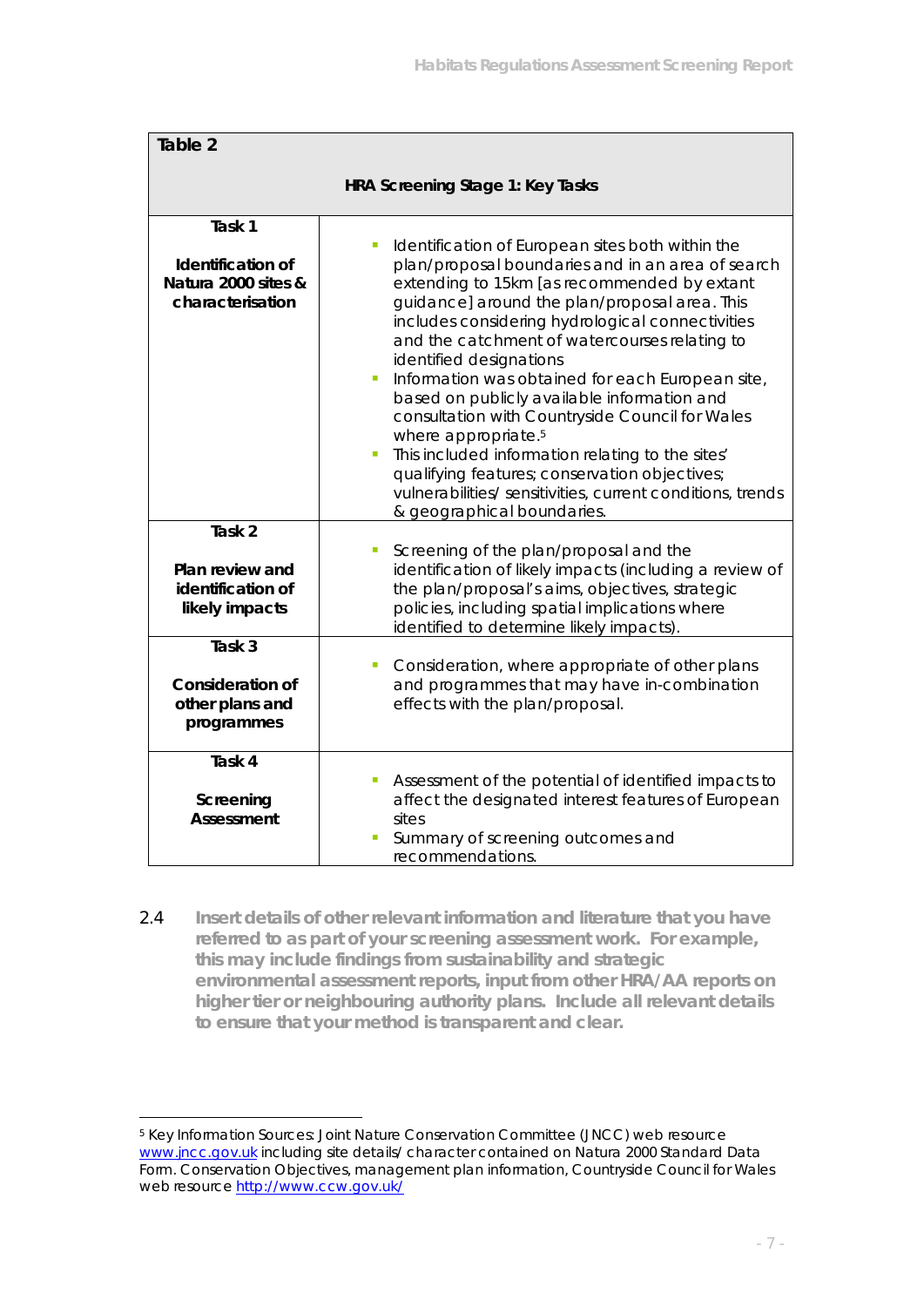#### **3.0 SCREENING**

#### **Task 1: Identification of European Sites & characterisation**

- 3.1 **[Insert brief description of natural environment within plan area to set context, e.g. main habitat types, range of designations in addition to N2K sites (SSSIs) etc].**
- 3.2 **Identify designated sites within plan/proposal boundaries and insert in table below**. Detailed site characterisation information for the site[s], is provided in **Appendix 1**.

| l Table 3                                     |                    |
|-----------------------------------------------|--------------------|
| European Sites within Plan/ Proposal Boundary | <b>Designation</b> |
|                                               |                    |

- 3.3 Plans, programmes and projects can have spatial implications that extend beyond the intended plan boundaries. In particular, it is recognised that distance in itself is not a definitive guide to the likelihood or severity of an impact [inaccessibility/ remoteness is typically more relevant] as factors such as the prevailing wind direction, river flow direction, and ground water flow direction will all have a bearing on the relative distance at which an impact can occur. This means that a plan directing development some distance away from a European Site could still have effects on the site and therefore, needs to be considered as part of the screening process.
- 3.4 Taking into account the potential for transboundary impacts the screening has identified **[insert no. or delete sentence as relevant]** European Sites that lie within a 15km search area around CCBC's administrative boundary. These sites are outlined in **Table 4** below and detailed information for each designated site including its conservation objectives is provided in **Appendix 1**. **[delete sentence as relevant]**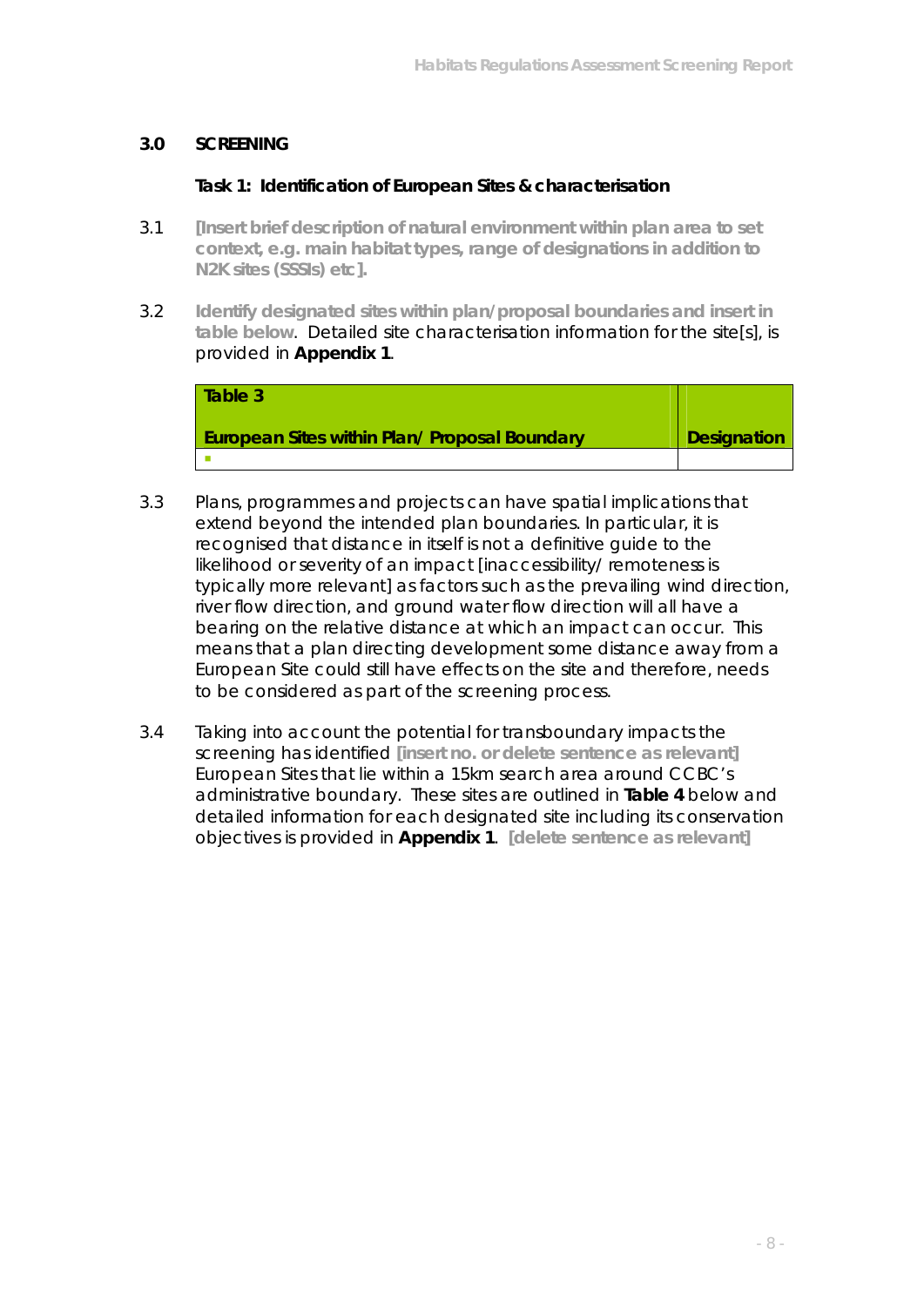| Table 4                                                                     |                    |                                                             |
|-----------------------------------------------------------------------------|--------------------|-------------------------------------------------------------|
| European Sites within a<br>search area of 15km<br>around Plan/Proposal Area | <b>Designation</b> | Distance from Plan/<br><b>Proposal Boundary</b><br>(approx) |
|                                                                             |                    |                                                             |
|                                                                             |                    |                                                             |

#### **Task 2: Plan/Strategy review, policy screening and identification of likely impacts**

**[Insert plan/proposal name]: Summary Review**

3.5 **[Briefly describe your plan/ proposal drawing out the key features and details as necessary. For example, include the core aims/ objectives, specific allocations and figures if available.]**

**[Insert plan/proposal name]: Screening Plan/Proposal**

- 3.6 The **[insert plan/proposal name]** was for the purposes of the HRA subject to an initial screening process. The aim of this screening is to identify at a broad level those policies that will not have an effect on European Sites and those that have the potential to have a significant effect at the sites identified at Task 1.
- 3.7 The approach taken builds on and is in accordance with screening approaches used in the UK for Regional and Sub-Regional Strategies.<sup>6</sup> **[insert plan/ proposal name]** policies were screened on the basis of the following criteria.

**Reasons why a policy will not have an effect on a European Site** 

1. The policy itself will not lead to development.

2. The location of the development is unknown, and will be selected following consideration of options in lower plans.

3. The policy will have no effect because development is dependent on implementation of lower tier policies.

4. The policy concentrates development in existing urban areas, steering development away from European sites and sensitive areas.

5. The policy will steer development away from European sites and associated sensitive areas.

6. The policy is intended to protect the natural environment, including biodiversity.

7. The policy is intended to conserve or enhance the natural, built or historic environment, and such enhancements are unlikely to affect a European site.

 $\overline{a}$ 

<sup>6</sup> The Assessment of Regional Spatial Strategies and Sub-regional strategies under the Provisions of the Habitats Regulations: Draft (David Tyldesley Associate, for English Nature, 2006). As applied to the Neath Port Talbot UDP Appropriate Assessment (June 2007).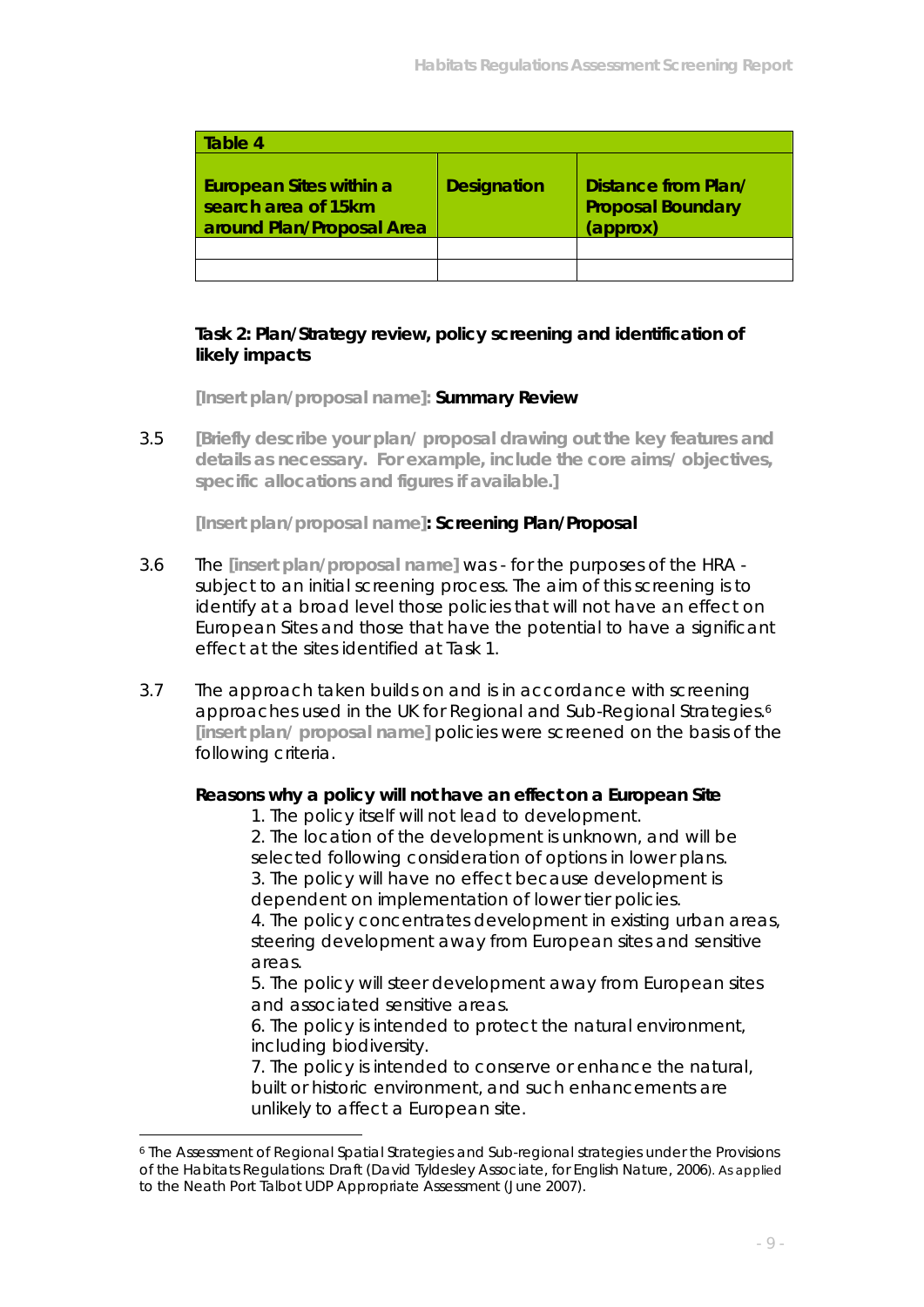- **Reasons why a policy could have an effect on a European Site** 8. The plan/ policy steers a quantum or type of development towards or encourages development in, an area that includes a European site or an area where development may indirectly affect a European site.
- **Reasons why a policy/ plan would be likely to have a significant effect** 9. The policy makes provision for a quantum of kind of development that in the location(s) proposed would be likely to have a significant effect on a European site. Appropriate Assessment required.
- 3.8 The full Policy Screening Tables, including the rationale for a policy screening decision based on the above criteria are provided in **Appendix 2.** Of the **[insert number]** policies screened, **[insert number]**  policies were considered to be proposing development that may have significant effects at the European site[s] identified at Task 1. The **[insert number]** policies screened in to the assessment process are outlined in Table 5.

| Table 5                                                      |
|--------------------------------------------------------------|
| Plan/Proposal Policies Screened in to the assessment process |
| [insert policies list here]                                  |
|                                                              |

- 3.9 The potential impacts arising as a result of these policies are:
	- **EXP** [insert list of effects identified, including brief description, for **example, air pollution/ reduced air quality – arising from increased traffic generated by development]**

**Or**

- 3.10 There were no policies within the plan/proposal that when screened against the criteria set were considered likely to lead to significant effects on site integrity**.**
- 3.11 As part of the HRA requirement it was noted in relation to regulation 85B(1) that the **[insert plan/proposal name]** and its individual components are not directly connected to or necessary to the management of any European Site and therefore the **[insert plan/proposal name]** could not be screened out of HRA on this basis.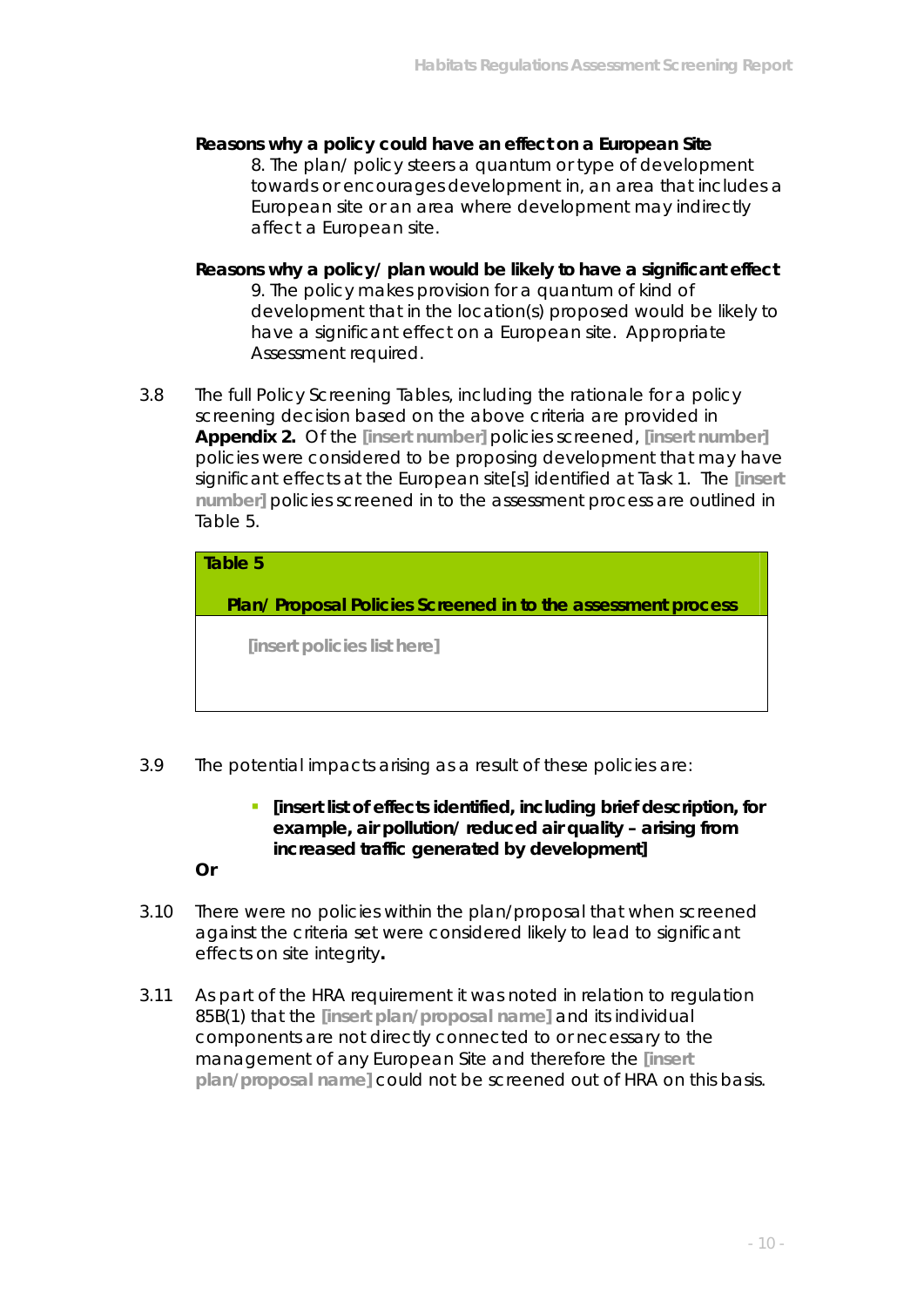#### **Task 3: Consideration of other plans and programmes**

- 3.12 It is a requirement of Article 6(3) of the Habitats Directive that HRA examines the potential for plans and projects to have a significant effect either individually or 'in combination' with other plans, programmes & projects (PPPs). Undertaking an assessment of other PPPs for the **[insert plan/proposal name]** has required a pragmatic approach given the extensive range of PPPs underway in the surrounding region. The approach taken was cognisant of the emphasis in the forthcoming WAG guidance, that considering the potential for in-combination effects is core to delivering robust/ precautionary HRA.7
- 3.13 When considering other PPPs attention was focused on those aimed at delivering planned spatial growth with the most significant being those that seek to provide, housing, employment and infrastructure. The review considered the most relevant plans including:
	- The Wales Spatial Plan (update) 2008
	- **Local Development Plans in South East Wales neighbouring authorities**
	- Waste Strategies for South East Wales and neighbouring authorities
	- Regional Transport Plans where relevant and/or major development schemes
	- **Catchment Abstraction Management Plans where relevant to the** designated sites under consideration
- 3.14 The potential effects of these plans are reviewed in detail at **Appendix 3** and the potential for these effects to act 'in-combination' with effects identified from **[insert plan/proposal name]** are considered in the screening assessment [**Appendix 4**]. The range of in-combination impacts considered was focused on the key issues outlined below:
	- **F** [Insert a summary of the key issues identified through your in**combination assessment, may include for example, issues relating to water quality/ abstraction, recreational pressures etc.]**

 $\overline{a}$ 7 The review also draws on work being undertaken on behalf of the South East Wales Strategic Planning Group (SEWSPG) to build a resource kit of information and analysis to support HRA in the region.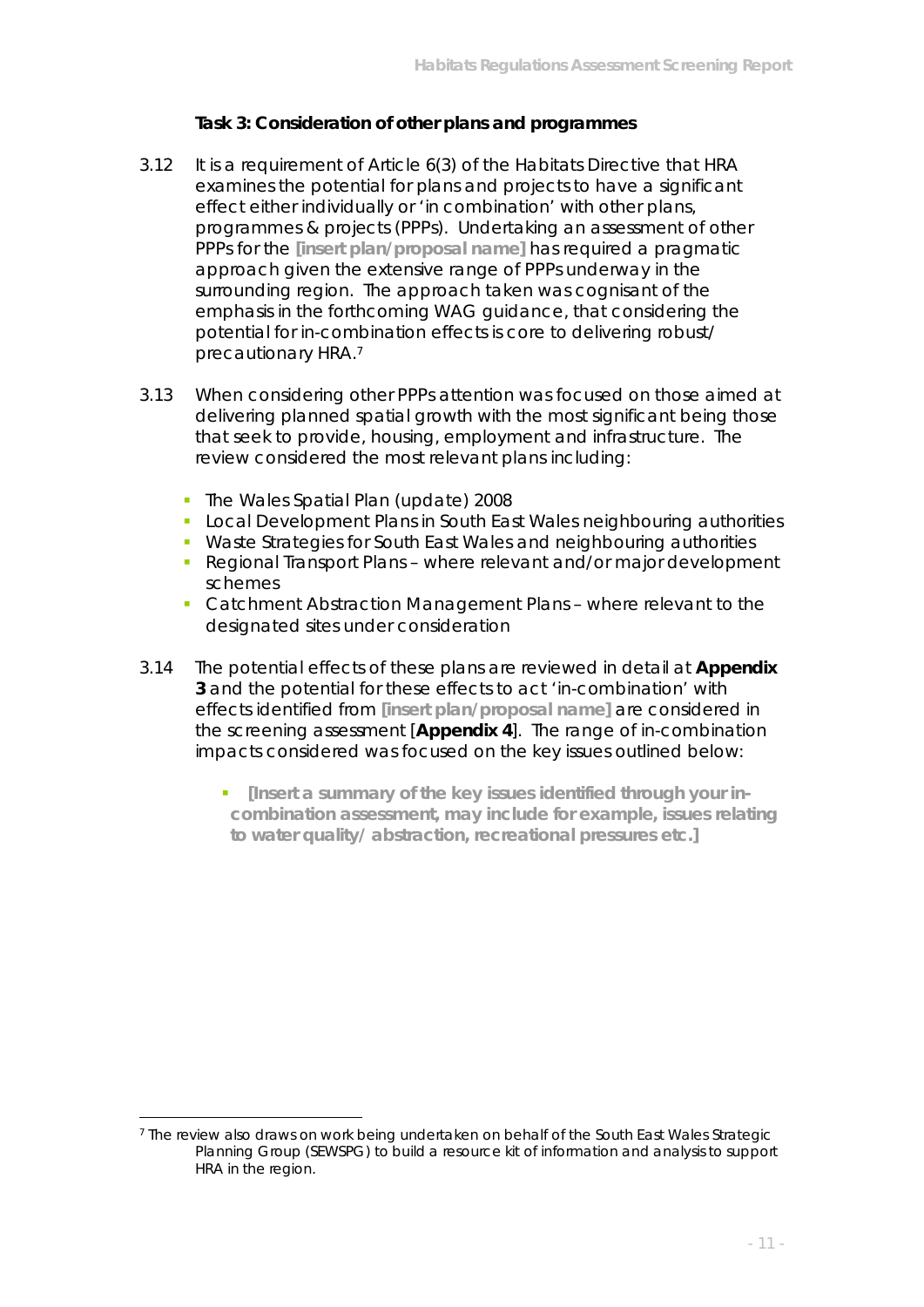#### **Task 4: Screening Assessment**

- 3.15 In line with the screening requirement of the Habitats Regulations, an assessment was undertaken to determine the potential significant effects of the **[insert plan/proposal name]** on the integrity of the **[insert number]** European sites that lie outwith and within the plan/proposal boundaries. **[amend as necessary]** The screening decision was informed by:
	- The information gathered on the European sites **Appendix 1**;
	- **The review of the [insert plan/proposal name] policies and their likely** impacts (**Appendix 2**) ; which included an analysis of the potential environmental impacts generated by the development activities directed by the LDP and**;**
	- The review of other relevant plans and programmes – **Appendix 3**
	- WAG quidance which indicates that HRA for plans is typically broader and more strategic than project level HRA and that it is proportionate to the available detail of the plan.

#### **Screening Assessment Summary**

#### 3.16 The detail of the main screening exercise is set out at **Appendix 4** and the result of the assessment is summarised in the paragraphs below and at **Table 5 [amend as necessary].**

**[Insert summary text describing the assessment findings emerging from the screening tables. For example, you may wish to highlight issues emerging from the in-combination assessment as relevant.]** 

| <b>Table 5 HRA Screening Table Summary</b>                   |                    |                                                                                   |                                                                                               |  |
|--------------------------------------------------------------|--------------------|-----------------------------------------------------------------------------------|-----------------------------------------------------------------------------------------------|--|
| <b>European Sites within</b><br>Plan/proposal<br>boundaries  | <b>Designation</b> | <b>AA</b> required<br>alone?<br>$x_{\text{No}}$<br>$\sqrt{y_{es}}$<br>? Uncertain | <b>AA</b> required<br>in<br>combination?<br>$x_{\text{No}}$<br>$\sqrt{y_{es}}$<br>? Uncertain |  |
|                                                              |                    |                                                                                   |                                                                                               |  |
| <b>European Sites outwith</b><br>Plan/proposal<br>boundaries |                    |                                                                                   |                                                                                               |  |
|                                                              |                    |                                                                                   |                                                                                               |  |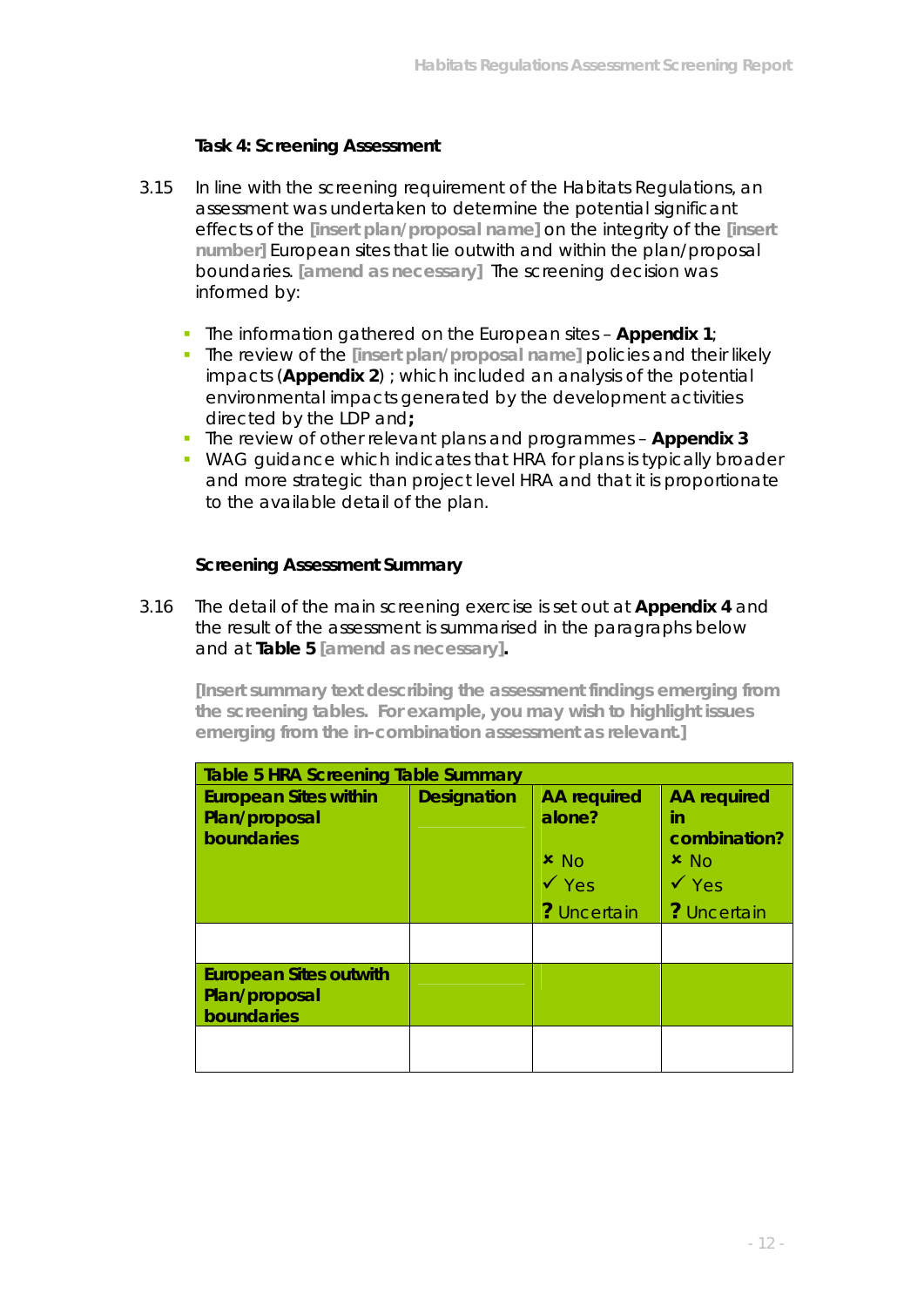#### **4. 0 CONCLUSIONS, FUTURE WORK**

- 4.1 This report outlines the methods used and the findings arising from the screening stage of the Habitats Regulations Assessment undertaken for the **[insert plan/proposal name]**.
- 4.2 The HRA considered **[insert number]** European Site within the plan/ proposal boundaries and **[insert number]** European sites within a 15km search area around the plan/proposal boundaries. **[Delete/ amend as relevant]**

**Either**

- 4.3 The findings of the screening process suggested the potential for significant effects at the **[insert number]** European Site[s] within and outwith the plan area boundary **[insert relevant details/ delete as relevant**]. .
- 4.4 Based on the information gathered for the screening process and considering the Habitats Regulations requirements for a precautionary approach, it is determined that further Appropriate Assessment work is required for:
	- **F** [insert list of European sites as necessary]
- 4.5 The AA will require more detailed information gathering to assess, and where possible quantify, the potential impacts identified and determine the most effective mechanism for avoiding or mitigating those effects. This work will need to take place in consultation with the Statutory Body, CCW and other key stakeholders.
- 4.6 A full AA report will be presented alongside the **[insert plan/proposal name]** as part of the evidence base for examination **[delete amend as relevant]** where it serves to provide a record of how the plan is consistent with Welsh Assembly and wider UK government/EU policy on biodiversity protection. The assessment should be revisited in the light of any significant changes to the plan.

**Or**

4.7 Based on the information considered as part of the screening process, the findings of the assessment indicate that the **[insert plan/proposal name]** in implementation will not have a significant effect on the European Sites considered as part of the HRA screening and will not require full AA under the Habitats Regulations. This opinion **[has been the subject of consultation with CCW/ is subject to consultation with CCW, delete as appropriate].** The assessment may be revised should further relevant comments be received or if there are significant changes to the plan/ proposal as screened.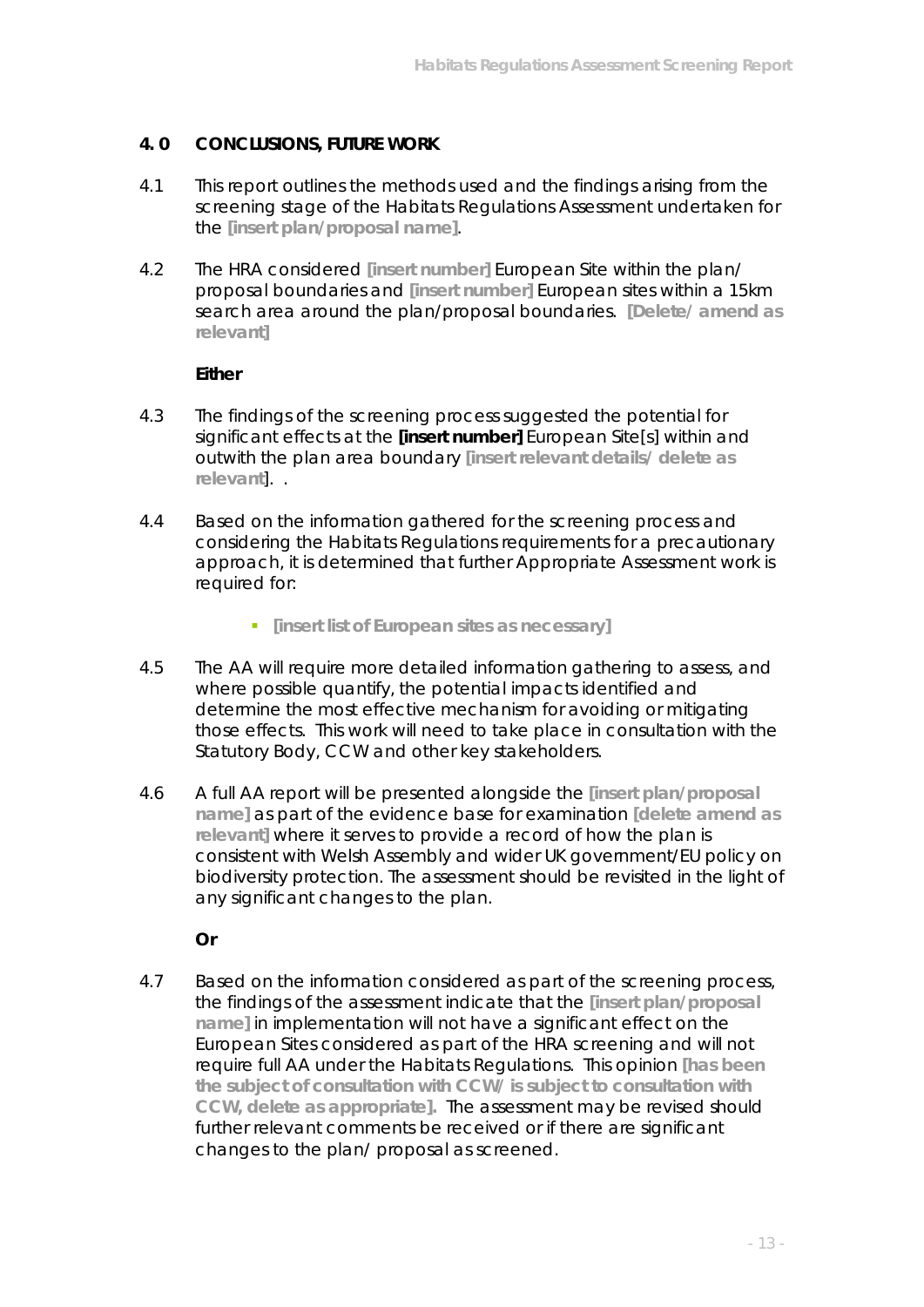#### **REFERENCES/ BIBLIOGRAPHY**

**[Insert all key references used – refer to the Reference and Bibliography section of the main guide]**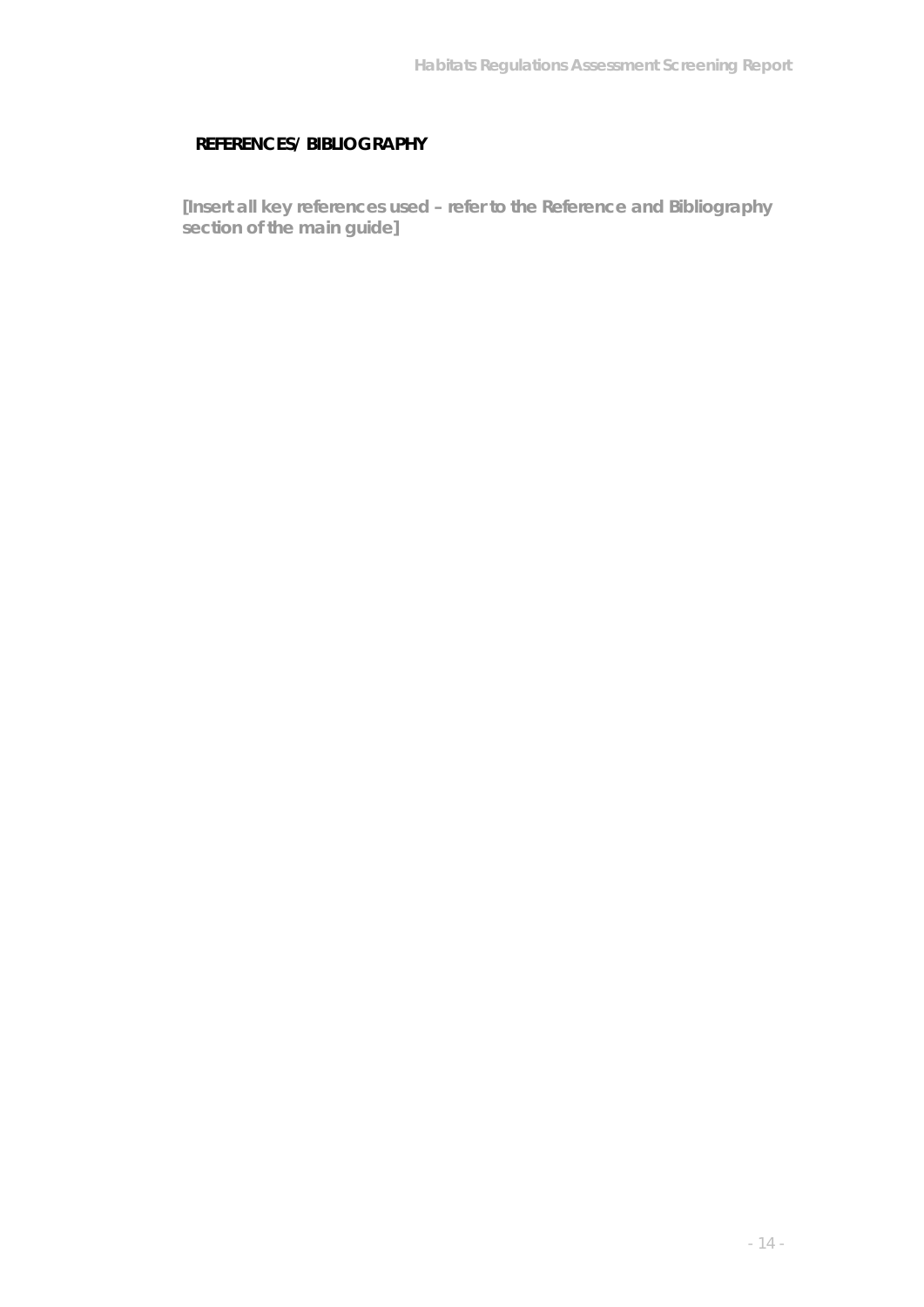**Habitats Regulations Assessment Screening Report**



environmental planning and management for sustainability

© Enfusion Ltd Treenwood House Rowden Lane Bradford on Avon BA15 2AU T: 01225 867112 F: 01225 867115 michelle@enfusion.co.uk www.enfusion.co.uk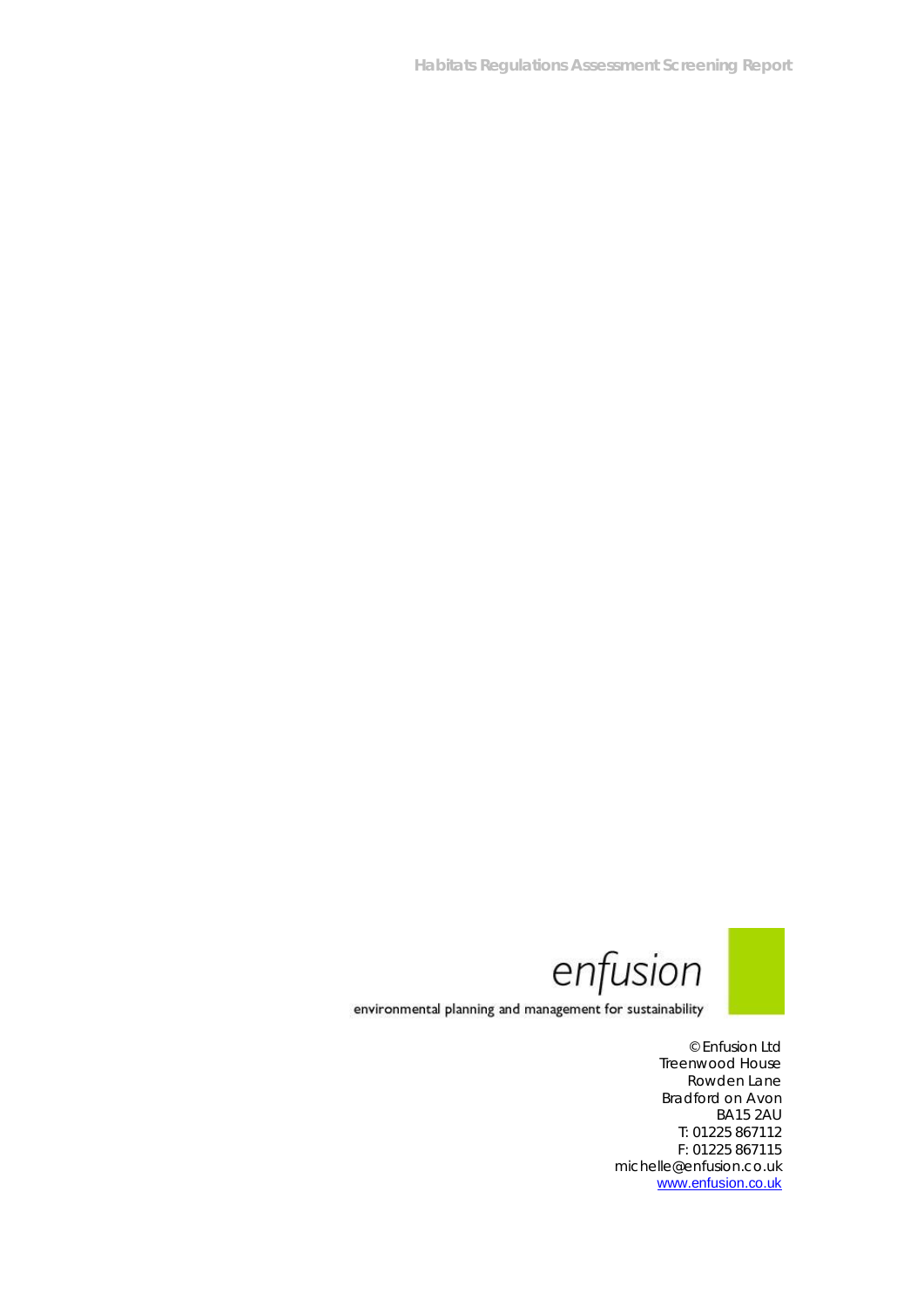# **HABITATS REGULATIONS ASSESSMENT (APPROPRIATE ASSESSMENT) REPORT**

**[Insert name of local authority]**

**[Insert name of plan]**

**[Insert date]**

**South East Wales Strategic Planning Group (SEWSPG)**

enfusion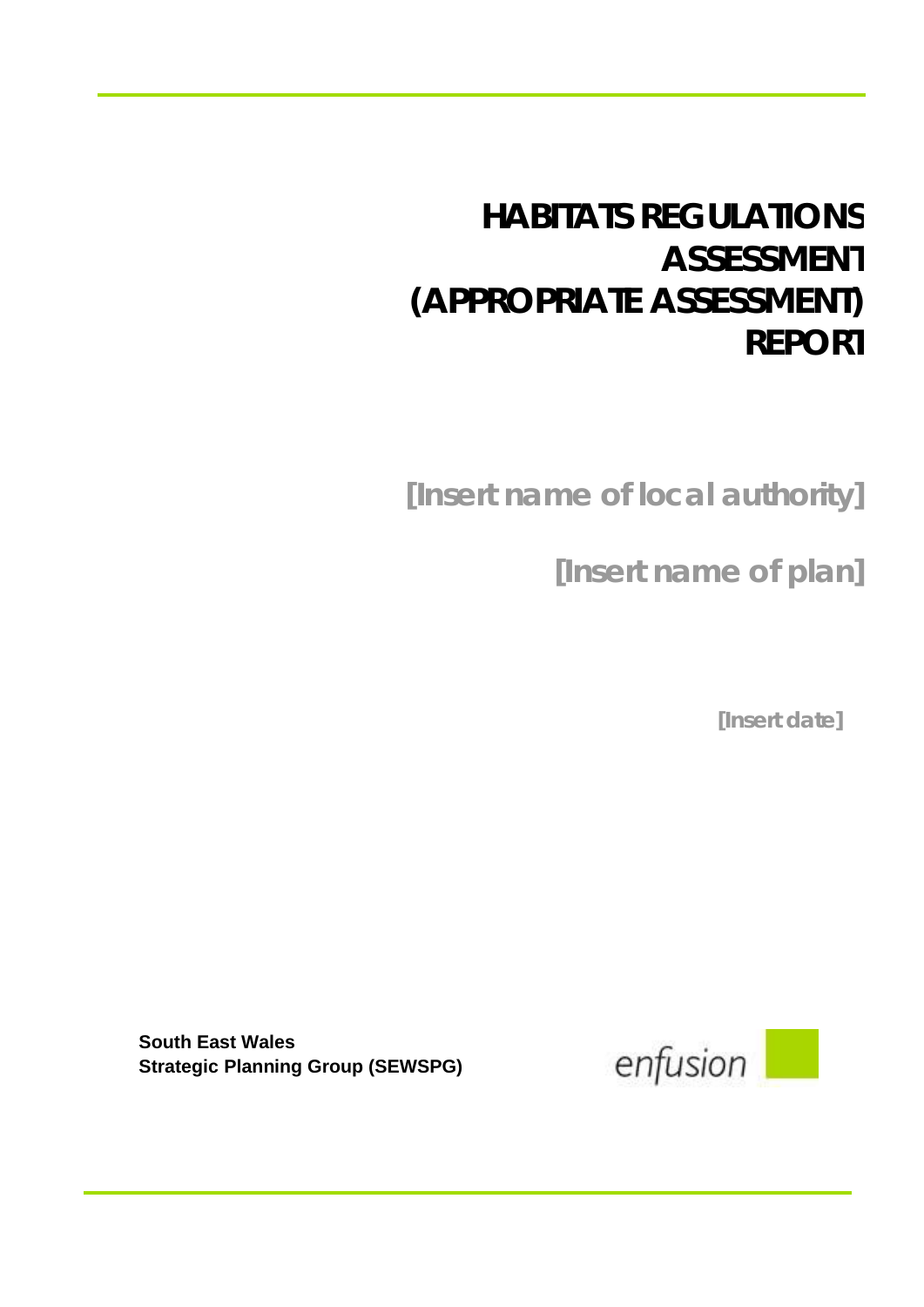# **HABITATS REGULATIONS ASSESSMENT (APPROPRIATE ASSESSMENT) REPORT**

**[insert local authority name] [insert plan title]**

| date:        |  |
|--------------|--|
| issue no.:   |  |
| prepared by: |  |
| quality      |  |
| assurance:   |  |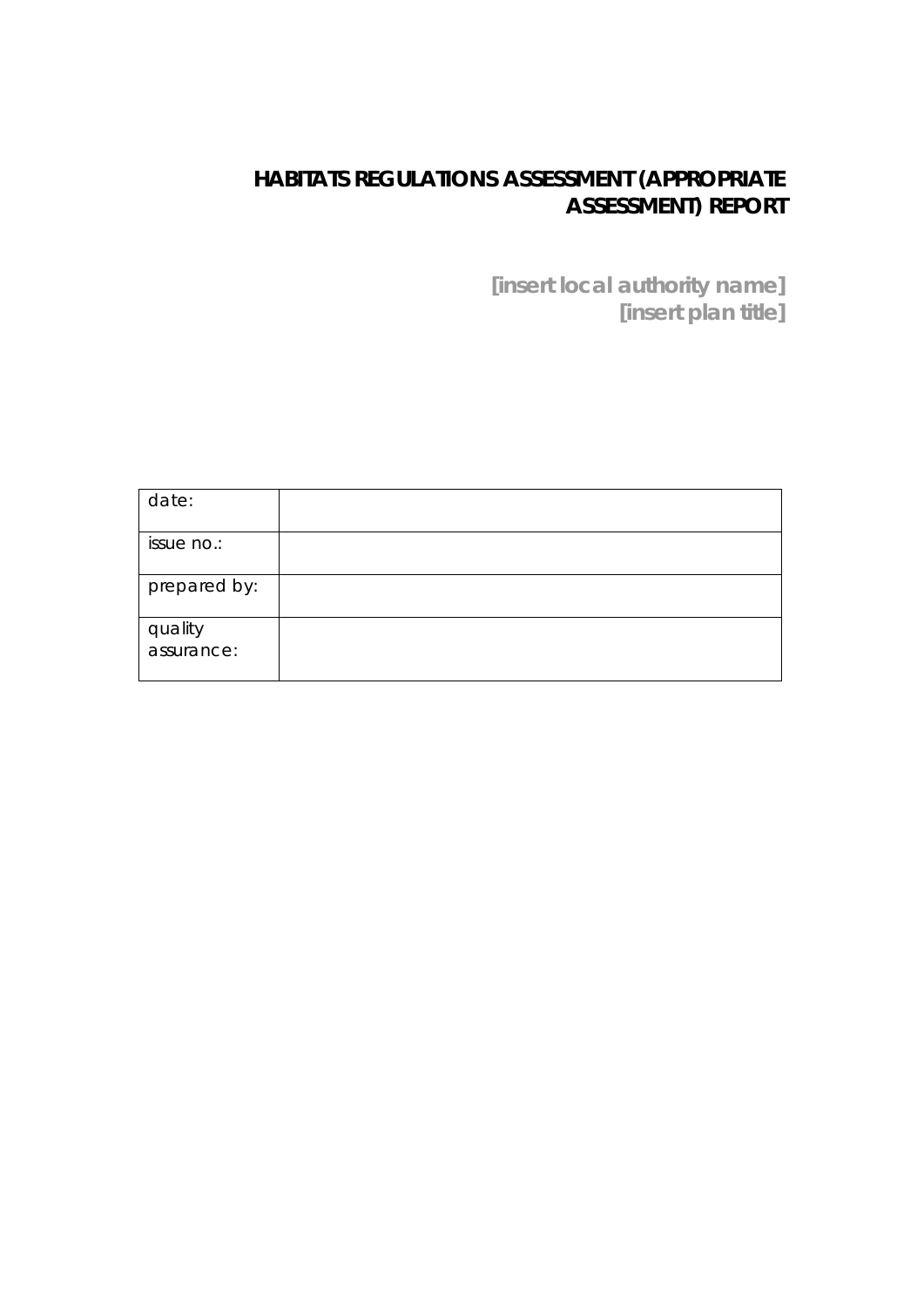#### **[Insert local authority name] [insert plan title]**

**Habitats Regulations Assessment (Appropriate Assessment) Report**

**CONTENTS**

**EXECUTIVE SUMMARY**

- **1 INTRODUCTION Requirement for Habitats Regulations Assessment Guidance for Habitats Regulations Assessment/Appropriate Assessment Consultation Purpose & Structure of Report**
- **2 METHOD Appropriate Assessment**
- **3 APPROPRIATE ASSESSMENT**

**Task 1: Scoping and Additional Information Gathering Task 2: Assessing the Impacts (in-combination) – Appropriate Assessment Task 3: Mitigations measures (avoidance) Task 4: Main Findings & Recommendations Task 5: Consultation**

**4 CONCLUSIONS, FUTURE WORK**

**REFERENCES/BIBLIOGRAPHY**

**TABLES**

- **1. Habitats Regulations Assessment: Key Stages**
- **2. Appropriate Assessment Stage: Key Tasks**

#### **APPENDICES**

- **1. Consultation Commentary**
- **2. European Site Characterisation**
- **3. Plans and Programmes Review**
- **4. Appropriate Assessment Proforma**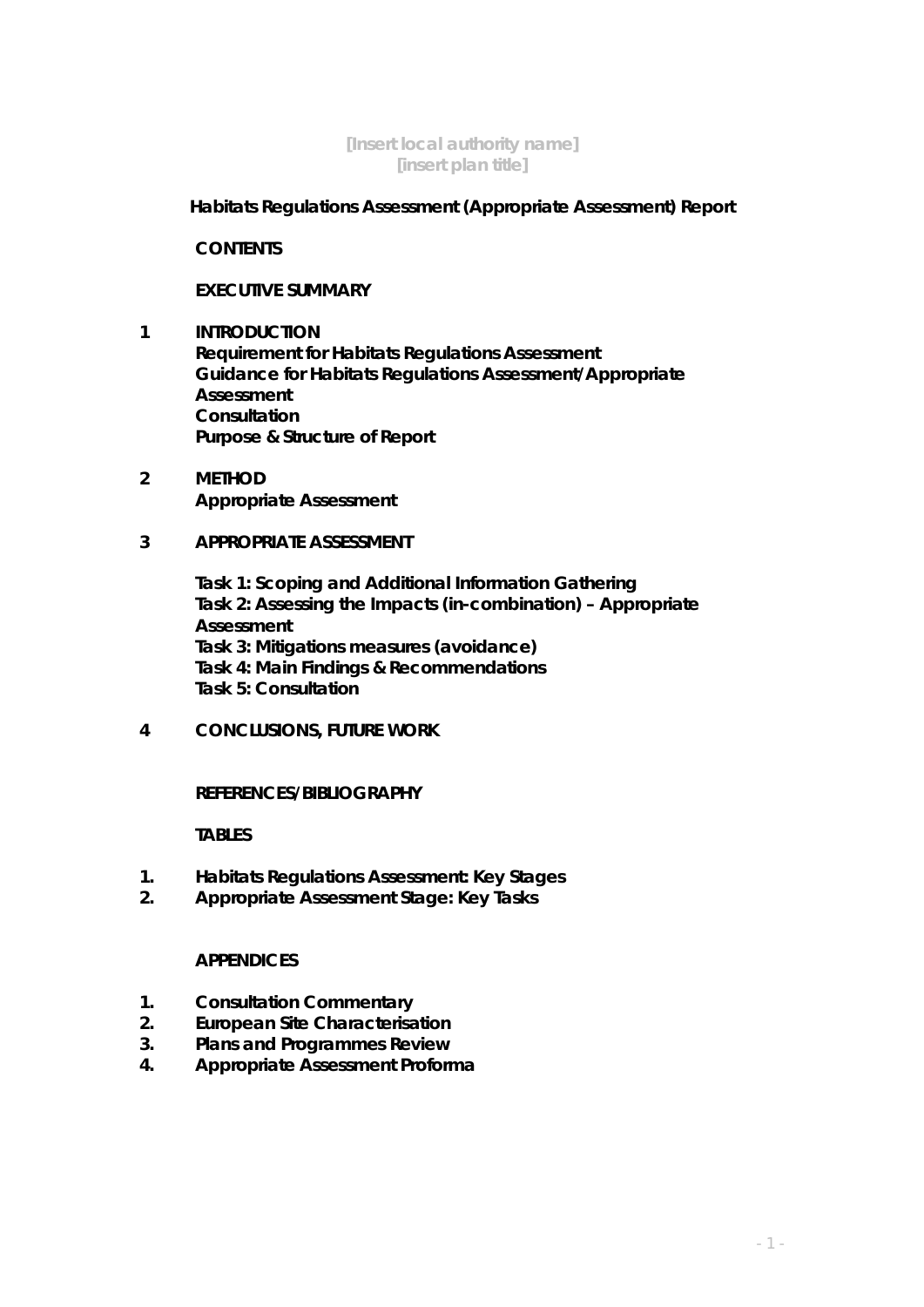# **EXECUTIVE SUMMARY**

- 0.1 Habitats Regulations Assessment (HRA) of spatial, development plans is a requirement of the Habitats Directive (92/43/EEC) as set out in the amended Habitats Regulations (2007). This report details the HRA Appropriate Assessment stage for **[insert authority name and plan title here]**. - It sets out the methods and findings and the conclusions of the Screening Assessment.
- 0.2 **[insert summary of key conclusions and recommendations as necessary here]**
- 0.3 **[insert consultation arrangements as appropriate here, e.g. dates consultation open, contact details/ address for correspondence]**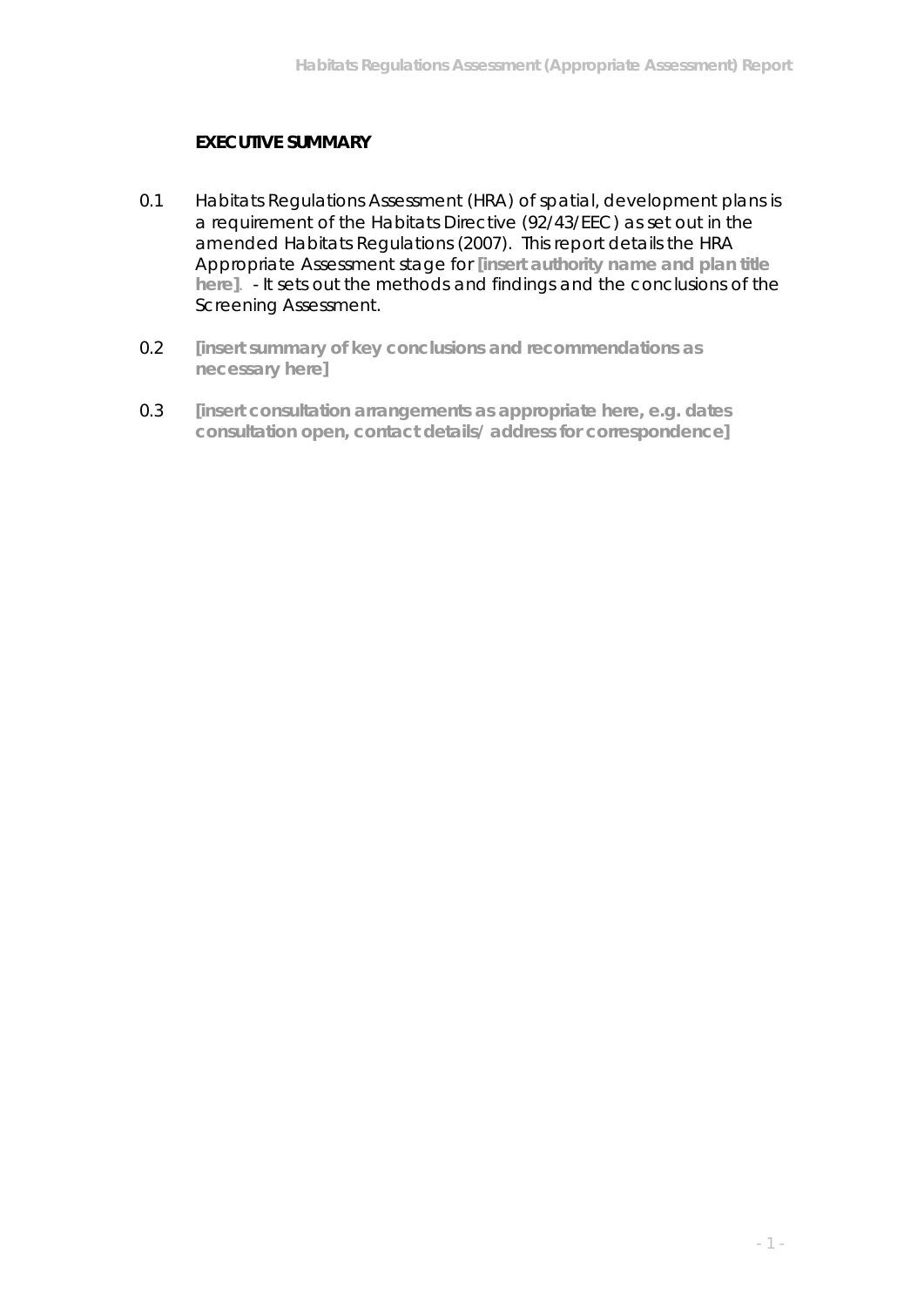### **1.0 INTRODUCTION**

 $\overline{a}$ 

- 1.1 **[insert name of authority]** is currently developing **[insert name of plan/proposal]** and is undertaking Habitats Regulations Assessment in line with the requirements set by the Conservation (Natural Habitats &c) (Amendment) Regulations 2007.
- 1.2 This HRA report addresses the Appropriate Assessment stage of HRA which considers how the likely significant effect[s] on designated European Site[s] identified through the first Screening stage of the HRA **[insert reference to screening stage here]** may affect European site intearity.
- 1.3 Habitats Regulations Assessment is also commonly referred to as Appropriate Assessment (AA) although the requirement for AA is first determined by an initial 'screening' stage undertaken as part of the full HRA. This report addresses the Appropriate Assessment stage of the HRA; it outlines the key tasks undertaken and the key findings/ recommendations emerging from the assessment.

**Requirement for Habitats Regulations Assessment**

- 1.4 The European Directive (92/43/EEC) on the Conservation of Natural Habitats and Wild Flora and Fauna (the Habitats Directive) protects habitats and species of European nature conservation importance. The Habitats Directive establishes a network of internationally important sites designated for their ecological status. These are referred to as Natura 2000 (N2K) sites or European Sites, and comprise Special Areas of Conservation (SACs) and Special Protection Areas (SPAs) [which are classified under the Council Directive 79/409/EEC on the conservation of wild birds, the 'Birds Directive'].
- 1.5 Articles 6 (3) and 6 (4) of the Habitats Directive require AA to be undertaken on proposed plans or projects which are not necessary for the management of the site but which are likely to have a significant effect on one or more European sites either individually, or in combination with other plans and projects.1 In 2007, this requirement was transposed into UK law in Part IVA of the Habitats Regulations (The Conservation (Natural Habitats, & c.)(Amendment) (England and Wales) Regulations 2007). These regulations require the application of HRA to all land use plans. Welsh Assembly Government (WAG) guidance also requires that Ramsar sites (which support internationally important wetland habitats) and are listed under the Convention on Wetlands of International Importance (Ramsar Convention 1971) are

<sup>1</sup> Determining whether an effect is 'significant' is undertaken in relation to the designated interest features and conservation objectives of the Natura 2000 sites. If an impact on any conservation objective is assessed as being adverse then it should be treated as significant. Where information is limited the precautionary principle applies and significant effects should be assumed until evidence exists to the contrary.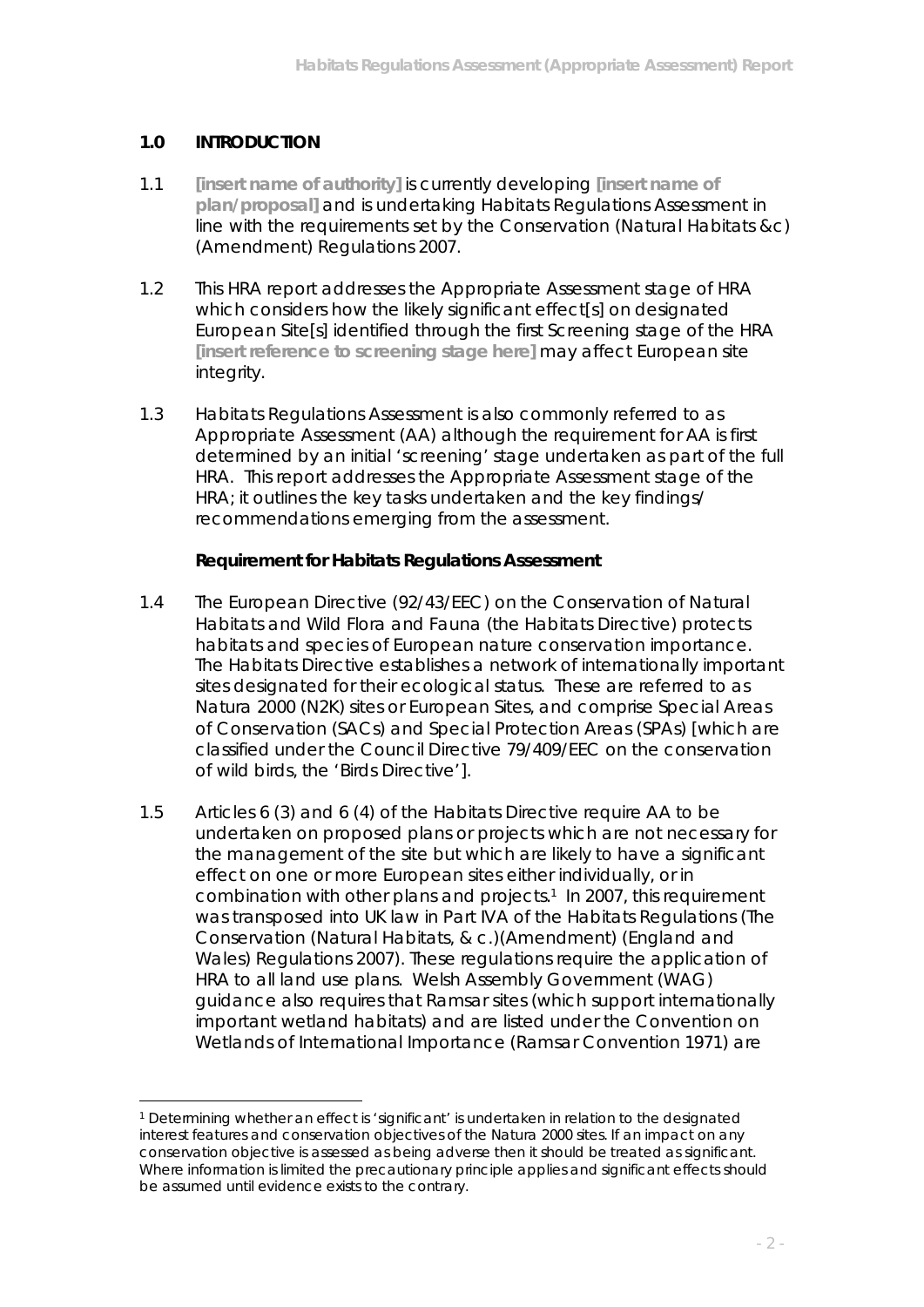included within HRA/AA and that candidate SACs and proposed SPAs are treated as 'designated' sites in the context of HRA.

1.6 The purpose of HRA/AA is to assess the impacts of a land-use plan, in combination with the effects of other plans and projects, against the conservation objectives of a European Site and to ascertain whether it would adversely affect the integrity<sup>2</sup> of that site. Where significant negative effects are identified, alternative options or mitigation measures should be examined to avoid any potential damaging effects. The scope of the HRA/AA is dependent on the location, size and significance of the proposed plan or project and the sensitivities and nature of the interest features of the European sites under consideration. If it is not possible to avoid or remove the identified effects assessed as arising from the plan implementation, then [if the plan makers wish to proceed with the policies/ proposals as set] it must be demonstrated that there are Imperative Reasons of Overriding Public Interest (IROPI) to continue with the plan [(Article 6(4) of the Habitats Directive).

**Guidance for Habitats Regulations Assessment/Appropriate Assessment** 

- 1.7 Draft guidance for HRA 'The Assessment of Development Plans in Wales under the Provisions of the Habitats Regulations', has been produced by WAG, (David Tyldesley and Associates, October 2006). The final WAG guidance is yet to be published, but is expected to be available in 2008.<sup>3</sup> A partnership of consultants<sup>4</sup> has also prepared guidance (Appropriate Assessment of Plans, August 2007) to assist planning bodies in complying with the Habitats Directive.
- 1.8 The methods and approach used for this Appropriate Assessment are based on the formal Welsh guidance currently available and emergent practice, which recommends that HRA is approached in three main stages – outlined in **Table 1**. This report outlines the method and findings for stage 2 of the HRA process – the Appropriate Assessment.

 $\overline{a}$ 

<sup>2</sup> Integrity is described as the sites' coherence, ecological structure and function across the whole area that enables it to sustain the habitat, complex of habitats and/or levels of populations of species for which it was classified, (ODPM, 2005).

<sup>3</sup> Informal consultation with WAG has been undertaken to ascertain the nature and extent of any key changes to the Draft guidance in support of this HRA process (April, 2008).

<sup>4</sup> Scott Wilson, Levett-Therivel Sustainability Consultants, Treweek Environmental Consultants and Land Use Consultants (August, 2006).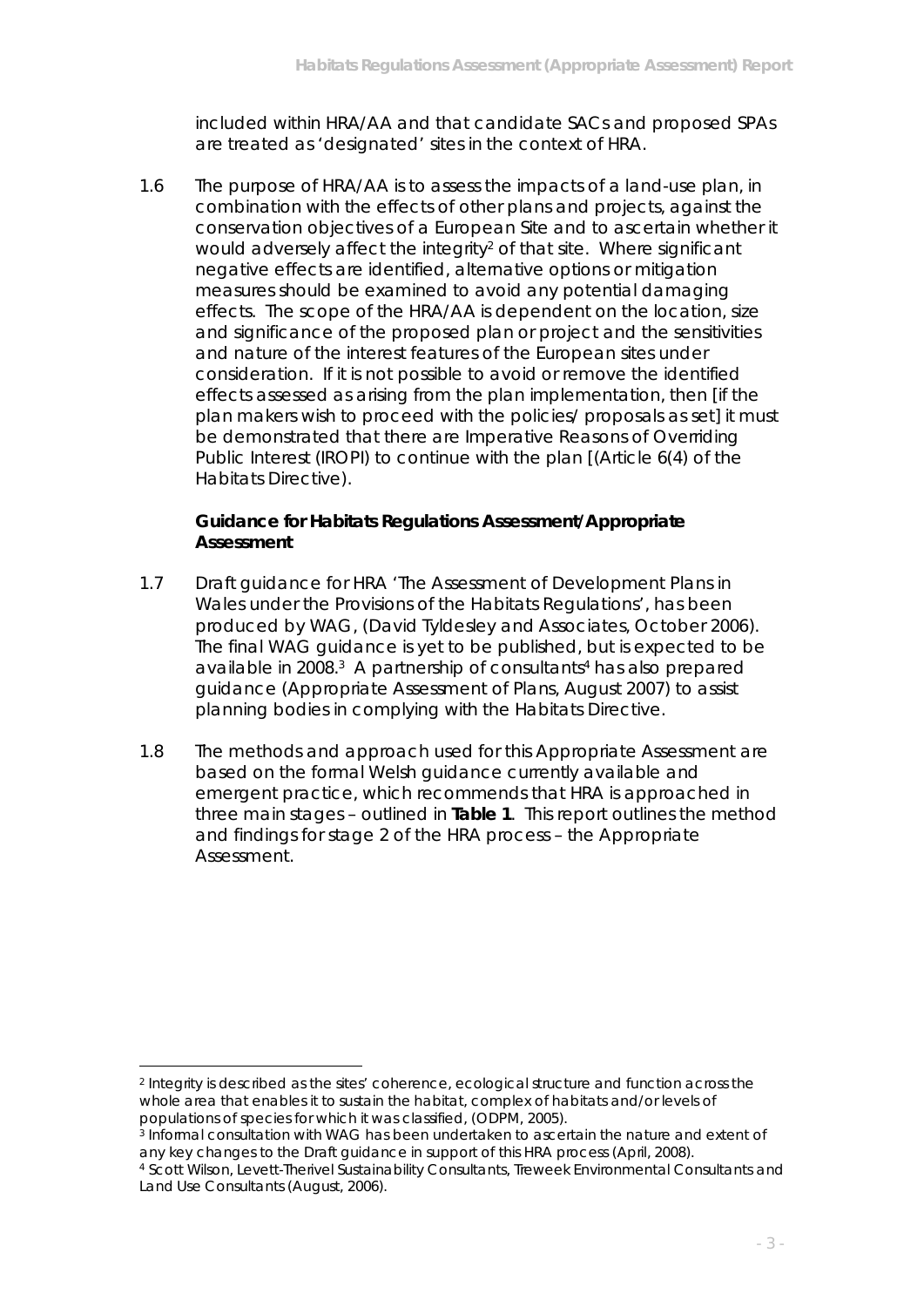| Table 1                                                                                          |                                                                                                                                                                                                                                                                                                                                                                                                                                                                                                                                                                                                                                                                                                                                                                                                                                                                                                                                                                              |
|--------------------------------------------------------------------------------------------------|------------------------------------------------------------------------------------------------------------------------------------------------------------------------------------------------------------------------------------------------------------------------------------------------------------------------------------------------------------------------------------------------------------------------------------------------------------------------------------------------------------------------------------------------------------------------------------------------------------------------------------------------------------------------------------------------------------------------------------------------------------------------------------------------------------------------------------------------------------------------------------------------------------------------------------------------------------------------------|
|                                                                                                  | Habitats Regulations Assessment: Key Stages                                                                                                                                                                                                                                                                                                                                                                                                                                                                                                                                                                                                                                                                                                                                                                                                                                                                                                                                  |
| Stage 1                                                                                          |                                                                                                                                                                                                                                                                                                                                                                                                                                                                                                                                                                                                                                                                                                                                                                                                                                                                                                                                                                              |
| Screening for<br>likely significant<br>effect                                                    | T,<br>Identify international sites in and around the plan/<br>strategy area in search area/ buffer zone agreed with<br>the Statutory Body the Countryside Council for Wales<br>Examine conservation objectives of the interest<br>$\blacksquare$<br>feature(s)(where available)<br>Review plan policies and proposals and consider<br>П<br>potential effects on European sites (magnitude,<br>duration, location, extent)<br>Examine other plans and programmes that could<br>п<br>contribute to 'in combination' effects<br>If no effects likely - report no significant effect (taking<br>$\mathcal{L}_{\mathcal{A}}$<br>advice from CCW as necessary).<br>If effects are judged likely or uncertainty exists - the<br>$\overline{\phantom{a}}$                                                                                                                                                                                                                            |
|                                                                                                  | precautionary principle applies proceed to stage 2                                                                                                                                                                                                                                                                                                                                                                                                                                                                                                                                                                                                                                                                                                                                                                                                                                                                                                                           |
| Stage 2                                                                                          |                                                                                                                                                                                                                                                                                                                                                                                                                                                                                                                                                                                                                                                                                                                                                                                                                                                                                                                                                                              |
| Appropriate<br><b>Assessment</b>                                                                 | Complete additional scoping work including the<br>٠<br>collation of further information on sites as necessary to<br>evaluate impact in light of conservation objectives<br>Agree scope and method of AA with CCW<br>Consider how plan 'in combination' with other plans<br>٠<br>and programmes will interact when implemented (the<br><b>Appropriate Assessment)</b><br>Consider how effect on integrity of site could be<br>٠<br>avoided by changes to plan and the consideration of<br>alternatives<br>Develop mitigation measures (including timescale and<br>٠<br>mechanisms)<br>Report outcomes of AA including mitigation measures,<br>٠<br>consult with CCW and wider [public] stakeholders as<br>necessary<br>If plan will not significantly effect European site<br>proceed without further reference to Habitats Regs<br>If effects or uncertainty remain following the<br>٠<br>consideration of alternatives and development of<br>mitigations proceed to stage 3 |
| Stage 3                                                                                          |                                                                                                                                                                                                                                                                                                                                                                                                                                                                                                                                                                                                                                                                                                                                                                                                                                                                                                                                                                              |
| Procedures<br>where<br>significant<br>effect on<br>integrity of<br>international<br>site remains | Consider alternative solutions, delete from plan or<br>$\overline{\phantom{a}}$<br>modify<br>Consider if priority species/ habitats affected<br>П<br>Identify 'imperative reasons of overriding public<br>$\mathcal{L}_{\mathcal{A}}$<br>interest' (IROPI) economic, social, environmental,<br>human health, public safety<br>Notify Assembly Government<br>п<br>Develop and secure compensatory measures<br>o,                                                                                                                                                                                                                                                                                                                                                                                                                                                                                                                                                              |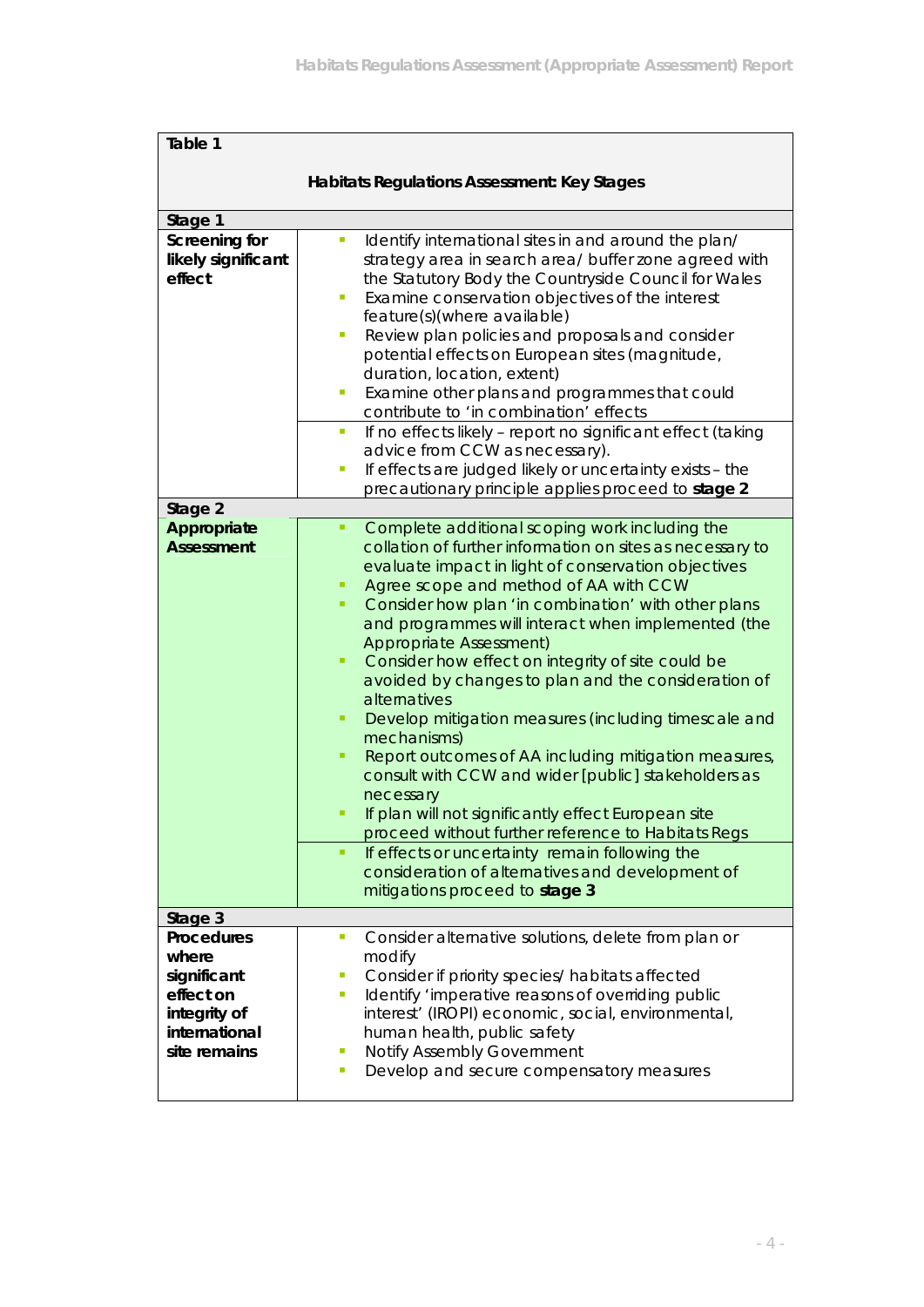# **Consultation**

1.9 The Habitats Regulations require the plan making/competent authority to consult the appropriate nature conservation statutory body [Countryside Council for Wales (CCW)]. Consultation on the approach to this Appropriate Assessment stage of the HRA has been undertaken with CCW as required. **[delete/amend as necessary, e.g. if consultation/ consultation responses are outstanding]**. The Habitats Regulations leave consultation with other bodies and the public to the discretion of the plan making authority. The WAG guidance notes that it is good practice to make information on HRA available to the public at each formal development plan consultation stage. Therefore, in addition to the statutory consultation undertaken with CCW this report is being made available for wider public consultation. **[delete/ amend as necessary in line with authority's chosen position on wider consultation]**

#### **Purpose & Structure of Report**

- 1.10 This report documents the process and the findings from the Appropriate Assessment stage of the HRA for **[insert authority name and plan/proposal name]**. Following this introductory section the document is organised into a further three sections:
	- **Section 2** –outlines the method used for the Appropriate Assessment and includes reference to the key information sources used and the consultation comments received to date **[amend as necessary]**.
	- **Section 3** outlines the process and summary findings of the Appropriate Assessment.
	- **Section 4** outlines the conclusions and how the plan should now proceed with reference to the Habitats Regulations.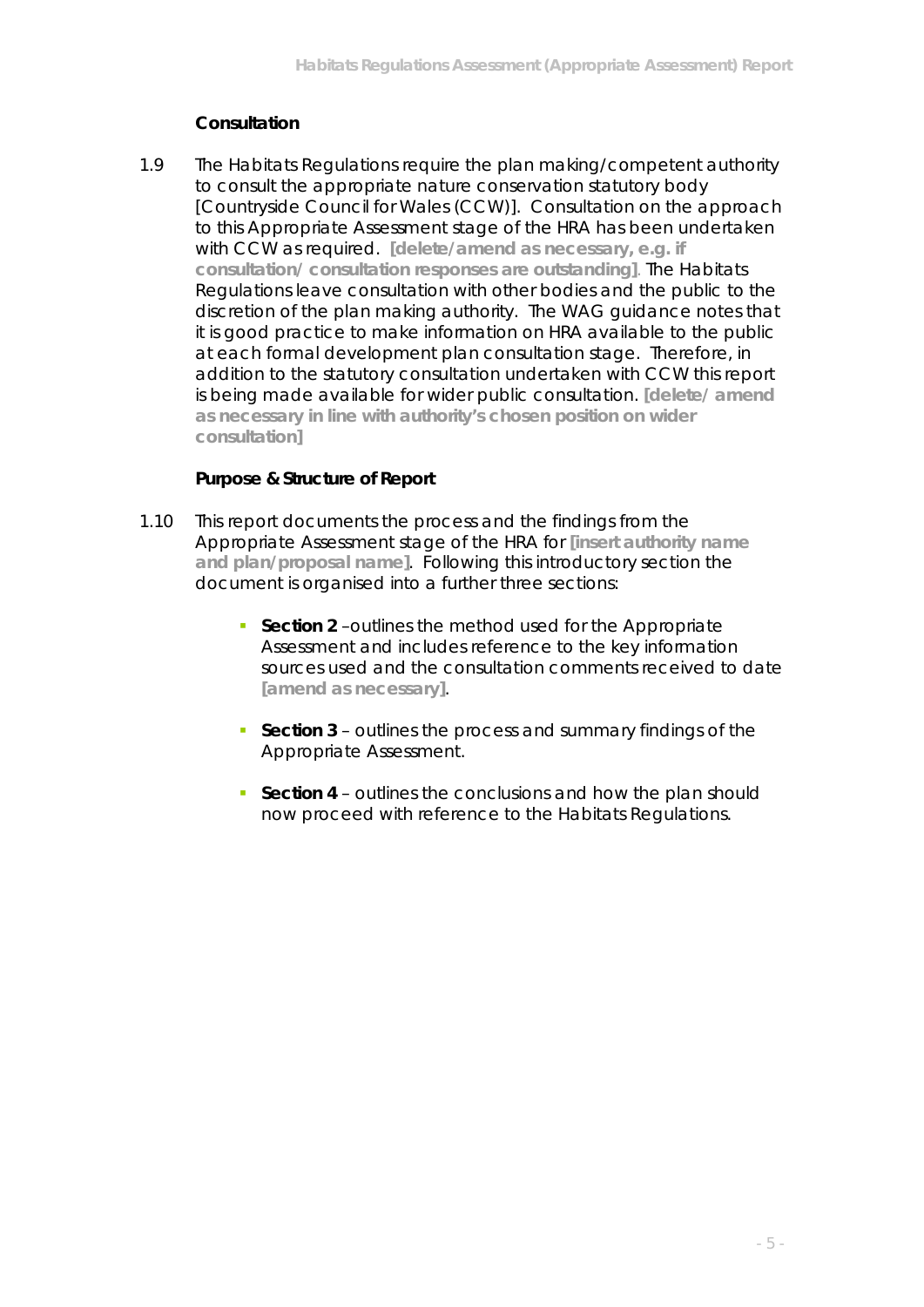## **2.0 METHOD**

#### **Appropriate Assessment**

- 2.1 The first Screening Stage report of the HRA **[insert report title]** identified which European sites within and around the plan area should be considered in further detail as part of an Appropriate Assessment. The Screening combined a **plan** and a **site** focus.
	- **The plan focus first screened out those elements of the plan** unlikely to affect European site integrity and then considered the impacts of the remaining elements on European sites, including the potential for 'in-combination' impacts.
	- The **site** focus considered the environmental conditions of the site[s] and the factors required to maintain site integrity, and then looked at the potential impacts the plan may have [including in-combination impacts].
- 2.2 The results of the screening identified that the following European sites may be potentially affected by activities/ impacts arising from the plan.

**[insert number/ list sites]**

**[insert a list of the key impact arising]**.

Consultation responses to Screening Report noted the following issues

**[insert summary of main commentary/ or delete as relevant].**

A full record of the consultation commentary received is provided at Appendix 1.

**[use Consultation Record template to capture commentary]**

2.3 The key tasks employed for the Appropriate Assessment stage of the HRA are set out in **Table 2**.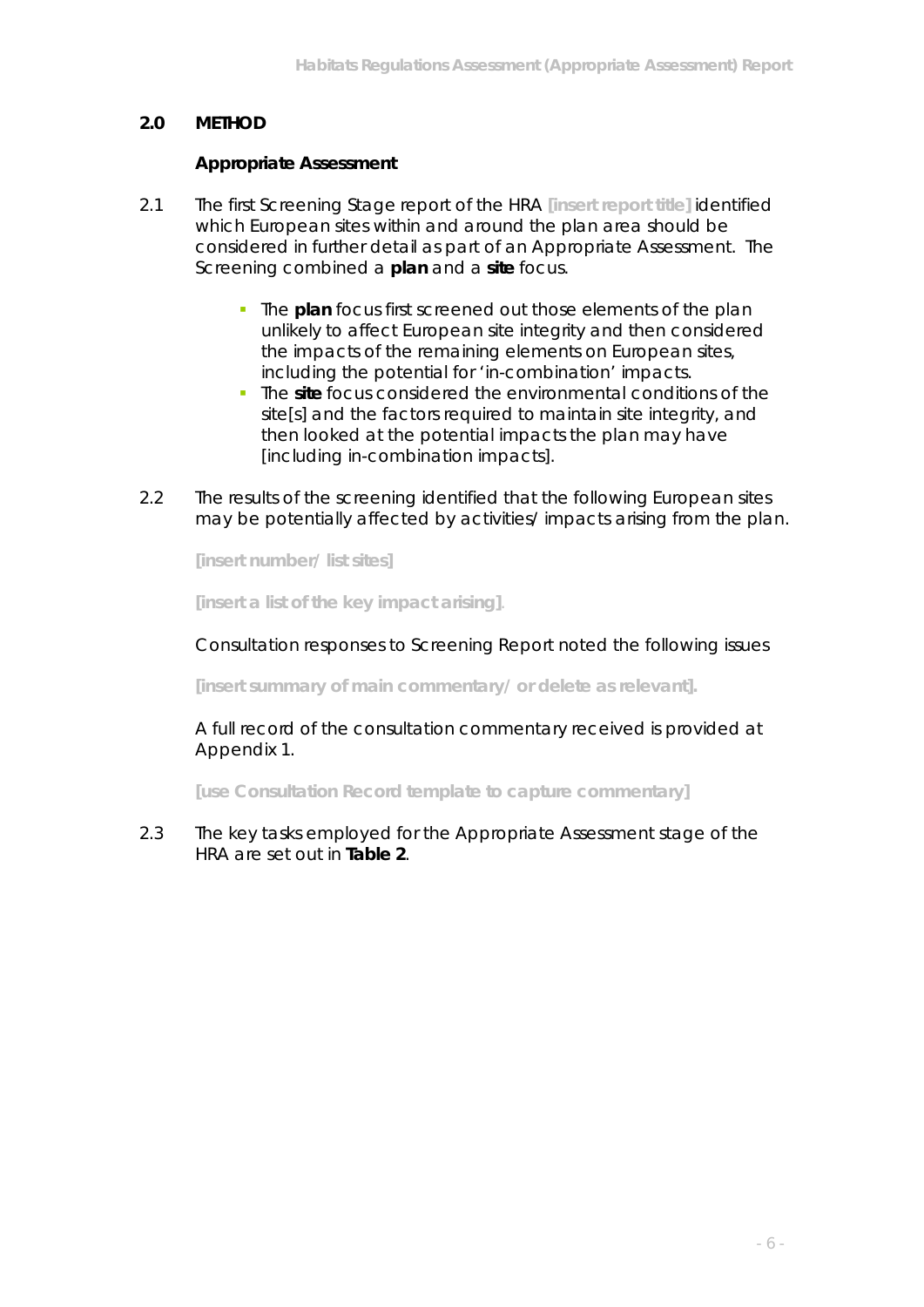| Table 2                                                                                |                                                                                                                                                                                                                                                                                                                                                                                                                  |  |
|----------------------------------------------------------------------------------------|------------------------------------------------------------------------------------------------------------------------------------------------------------------------------------------------------------------------------------------------------------------------------------------------------------------------------------------------------------------------------------------------------------------|--|
| Appropriate Assessment Stage 1: Key Tasks                                              |                                                                                                                                                                                                                                                                                                                                                                                                                  |  |
| Task 1<br>Scoping and<br>Additional<br>Information<br>Gathering                        | Gathering additional information on European sites<br>T.<br>Gathering additional data on background<br>$\blacksquare$<br>environmental conditions<br>Further analysis of plans/ projects that have the<br>Ì,<br>potential to generate 'in-combination' effects                                                                                                                                                   |  |
| Task 2<br>Assessing the<br>Impacts (in-<br>combination)<br>Appropriate<br>Assessment   | Examination of the policies and proposals identified<br>I.<br>during the screening phase and their likely<br>significant effects on European sites<br>Consideration of whether effects are direct/<br>Ì.<br>indirect/cumulative<br>Consideration of whether other plans and<br>I.<br>programme are likely to generate effects that have<br>the potential to act cumulatively with those arising<br>from the plan |  |
| Task 3<br>Developing<br><b>Mitigation Measures</b><br>(including initial<br>avoidance) | If effects identified - either arising from the plan<br>I.<br>alone and/or 'in-combination' with other plans -<br>consider initial opportunities to avoid (e.g. delete/<br>remove or amend policy from plan)<br>Develop mitigation measures - must be deliverable<br>I.<br>by the plan and have clear delivery/ monitoring<br>responsibilities                                                                   |  |
| Task 4<br>Findings &<br>Recommendations                                                | Conclude the assessment, explain key findings and<br>T,<br>analysis informing conclusions.                                                                                                                                                                                                                                                                                                                       |  |
| Task 5<br>Consultation                                                                 | Undertaken further consultation with CCW<br>×,<br>(assumes that consultation has also been an<br>iterative process throughout the HRA/AA).                                                                                                                                                                                                                                                                       |  |

2.4 **[Insert details of other relevant information and literature that you have referred to as part of your Appropriate Assessment work. For example, this may include additional data gathering on air quality/ site level issues, environmental conditions and updated inputs from other HRA/AA reports on higher tier or neighbouring authority plans. Include all relevant details to ensure that your method is transparent and clear].**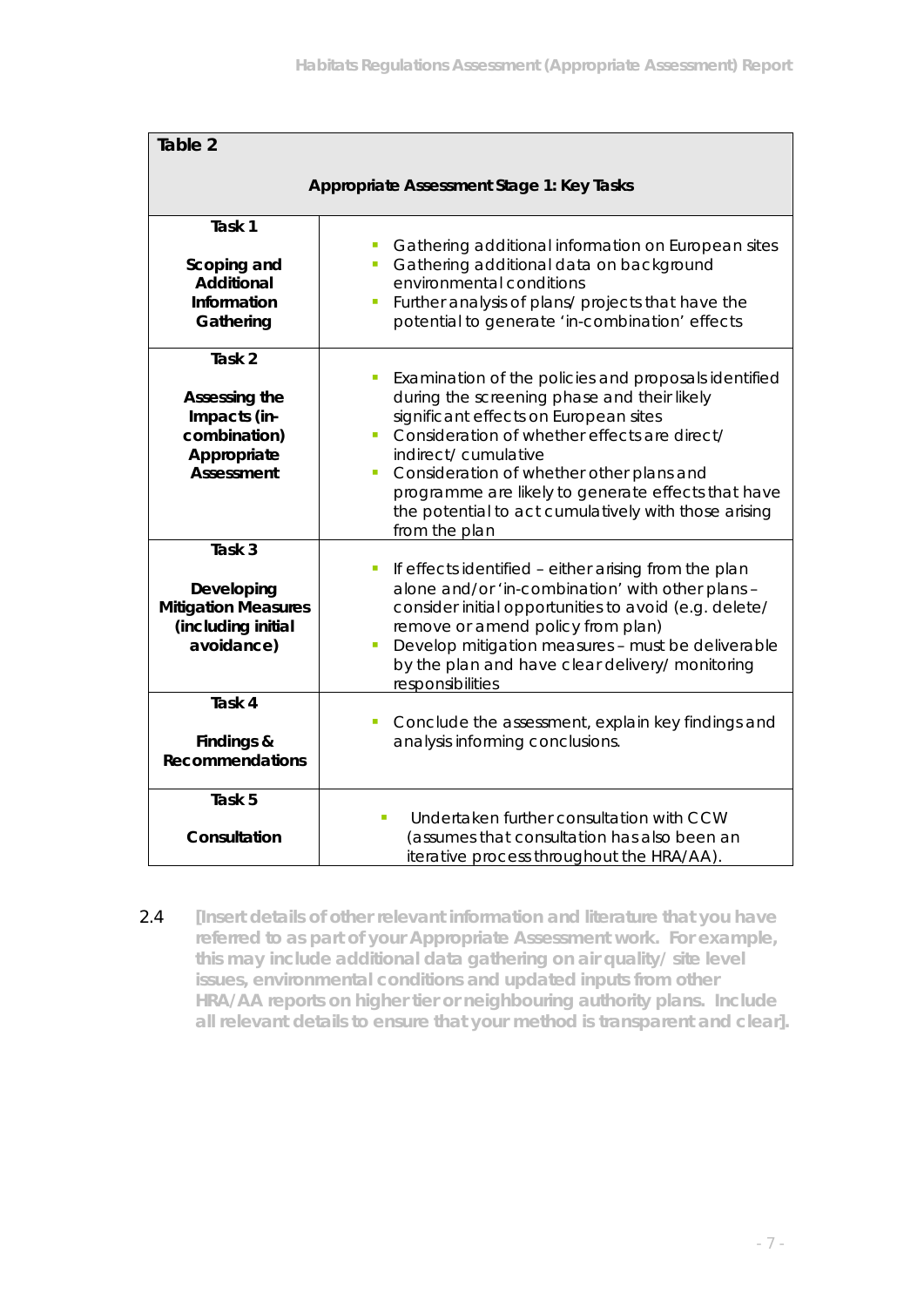# **3.0 APPROPRIATE ASSESSMENT**

**Task 1: Scoping and Additional Information Gathering**

3.1 As noted in Section 2 of this report, the HRA Screening Report **[insert reference/ date etc]** set out details of the European Sites and the types of impact to be considered in the more detailed Appropriate Assessment work.

#### 3.2 To support the Appropriate Assessment additional evidence was gathered.

**[Discuss the types and sources of additional evidence and information gathered in support of the Appropriate Assessment. This may include additional consultation with CCW or other stakeholders, and/or more detailed evidence where you/ or consultees identified a data gap]**

#### **Task 2: Assessing the Impacts (in-combination) Appropriate Assessment**

3.3 The HRA Screening Report **[insert reference/ date etc]** described the aims, objectives and outlined the key policies of the plan. The Screening also considered and identified which policies had the potential (in implementation) to affect the integrity of the European sites within the plan's area of influence. This section considers in more detail where the impacts identified are likely to have a significant effect on site integrity either alone or in-combination with other plans and projects.

**[If policies/ proposals have developed or been modified since the Screening, you will need to revisit the policy screening stages completed as part of Tasks 2&3 of the Screening and report your findings here. If the modifications have removed the likelihood of significant effect then they won't need to be considered further. You should ensure that your findings are incorporated as necessary to demonstrate a transparent and robust audit trail of decision making].** 

3.4 The consideration and assessment (AA) of potential effects was informed by the information provided by the Site Characterisation, (Appendix 2) the Plans and Projects Review (Appendix 3) and the additional information provided through the Scoping work (Task 1 of the AA). The detailed analysis is captured in the Appropriate Assessment Proforma[s] (Appendix 4), and the key issues arising are summarised below.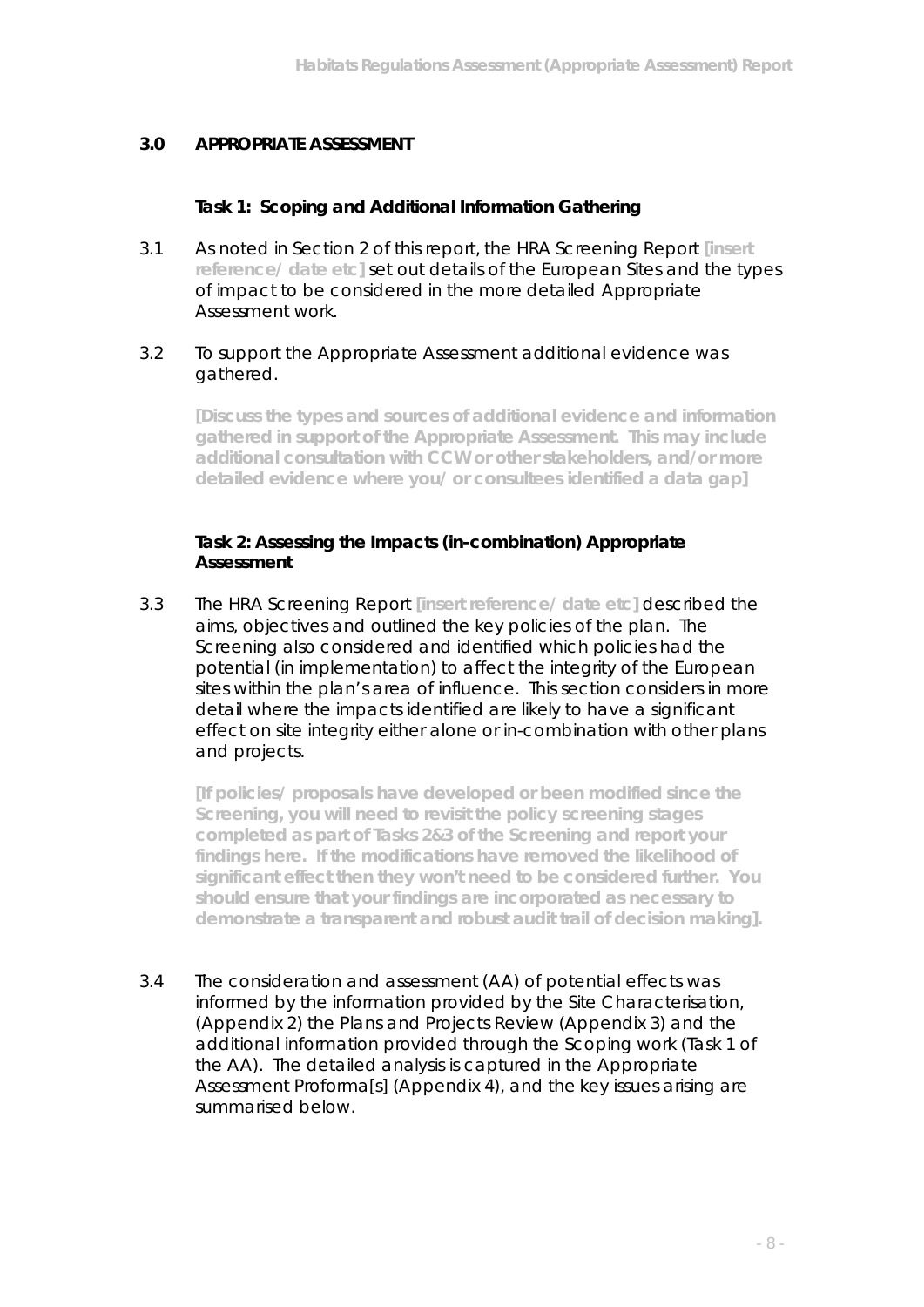**[Use the Appropriate Assessment Proforma, provided in the Toolkits Templates section to gather the analysis for the AA and summarise the key issues arising in text here].**

#### **Task 3: Developing Mitigation Measures (including initial avoidance)**

- 3.5 The core aim of the Habitats Directive is to support the maintenance and promotion of biodiversity. Habitats Regulations Assessment provides the tool through which planners can ensure that they are meeting the commitments and legal requirements of the European and National legislation.
- 3.6 Following the more detailed AA the following proposals are identified as having the potential to have a significant effect at the European Site[s] under consideration.

**[insert details of the policies and European Sites affected]**.

3.7 It has therefore been necessary to consider mitigation measures for these policies, which when applied are capable of reducing the effects to a level where they are negligible and will not adversely affect the integrity of the site. The mitigation measures considered and the likelihood of residual effect following their application is detailed in the Appropriate Assessment Proforma (Appendix 4) with the key conclusions summarised below.

**[Use the Appropriate Assessment Proforma, provided in the Toolkits Templates section to detail the proposed mitigation measures and summarise the key issues arising in summary text here. Remember, you will also need to have considered the potential for effect and if necessary mitigation, in-combination with other plans and projects].**

#### **Task 4: Findings and Recommendations**

3.8 **[Use this section to provide a summary of your main findings and your recommendations (including for mitigation as relevant)].** 

#### **Task 5: Consultation**

#### 3.9 As noted in Section One this report is being made available for consultation.

**[insert authority's preferred consultation arrangements, including timing/ contacts etc].**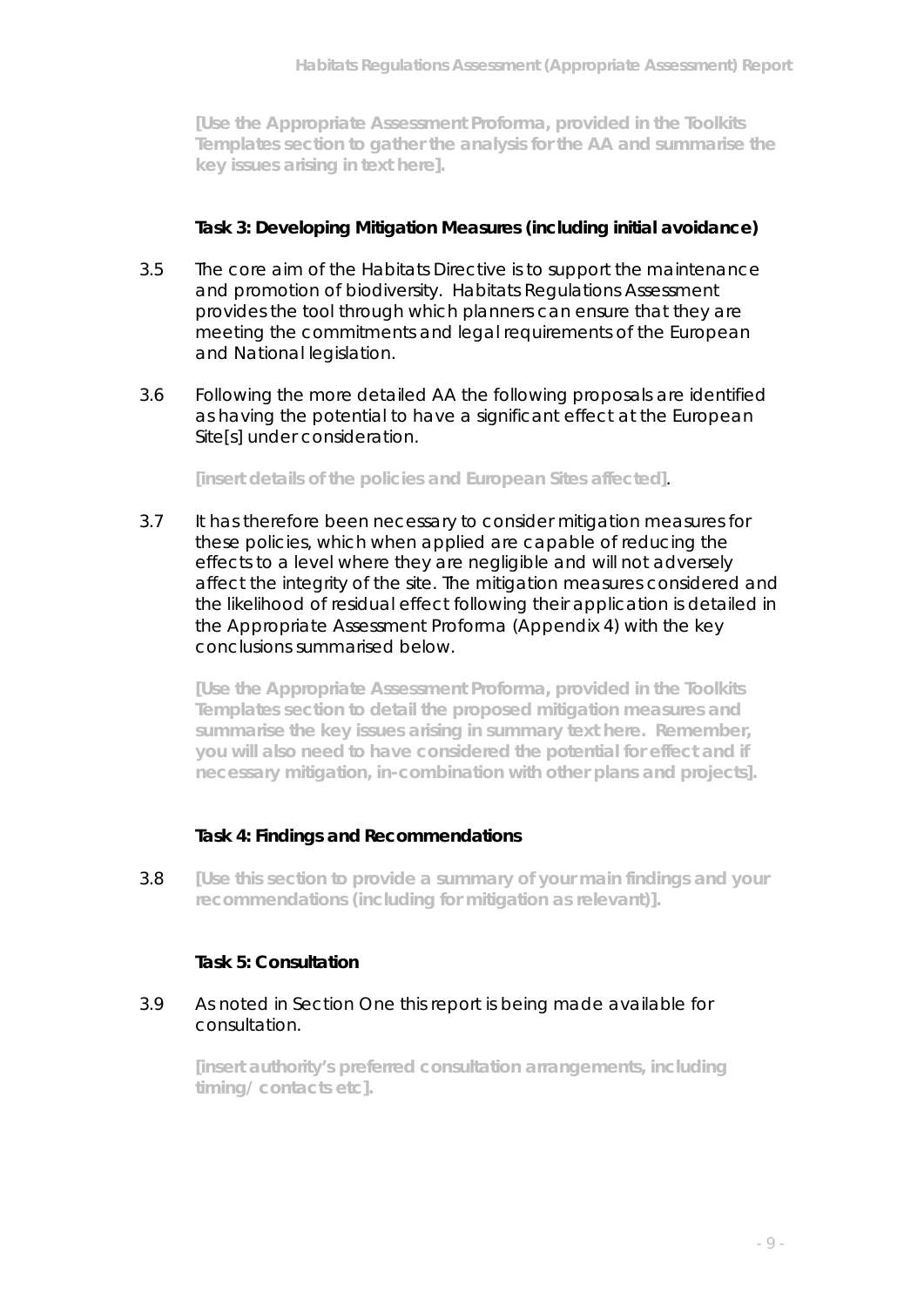### **4.0 CONCLUSIONS/ FUTURE WORK**

4.1 This report outlines the methods used and the findings arising from the Appropriate Assessment stage of the Habitats Regulations Assessment for [insert plan name]. The AA considered **[insert site numbers and name as relevant]** in and around the plan area.

**Either**

4.2 The results of the AA indicate that there will not be a significant effect on the integrity of the European Site[s] considered, when the avoidance and mitigation measures have been taken into account. Subject to final consultation and any significant changes to the proposals considered by the HRA, this plan will now proceed without further reference to the Habitats Regulations.

**[you will need to refer to or provide details of how your proposed mitigation measures will be monitored]**

**Or**

4.3 The results of the AA indicate that even when avoidance and mitigation measures are taken into account, there remains potential for the plan to have a significant effect on the European Site[s] **[insert site names as relevant]** when implemented.

**If effects remain you will need to list the relevant policies/ proposals. Additionally, if there are residual effects the Authority will need to determine whether there are Imperative Reasons of Overriding Public Importance (IROPI) for why the plan should continue to go ahead with elements that will have an identified significant effect on European Sites. If this is the case, the Authority will need to engage WAG – referred to the HRA Guide, and WAG official guidance]. 4**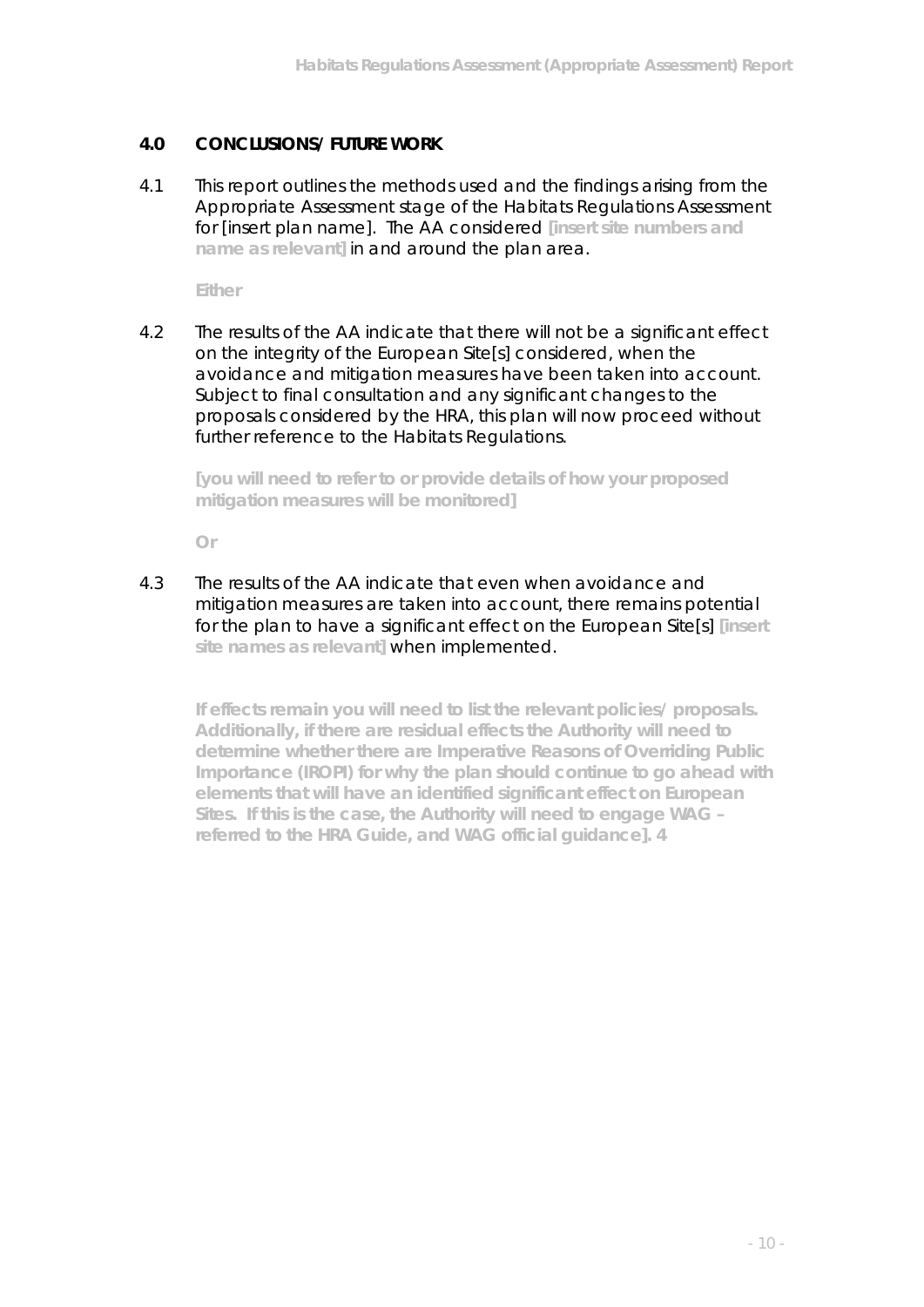# **REFERENCES/ BIBLIOGRAPHY**

**[Insert all key references used – refer to the Reference and Bibliography section of the main guide]**